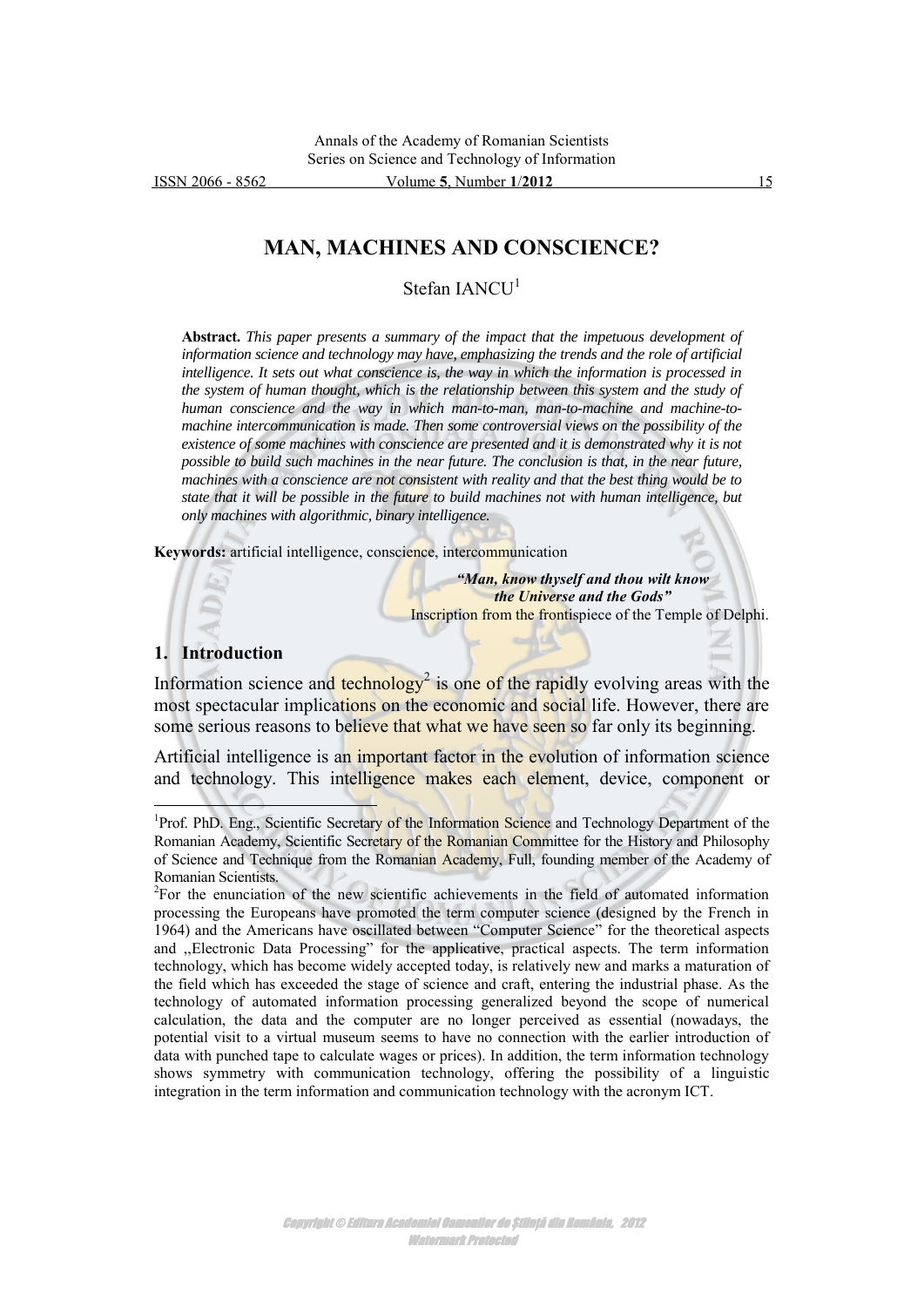system perform these three steps for any given task: to assess its internal conditions and performance; to determine the requirements of any given task and if there is a correlation between the conclusions of the first two stages, to determine what to do: if there is a correspondence it executes it, if not it seeks help.

The interaction between microelectronics and the new "photonic"<sup>1</sup> science and Nanochemistry<sup>2</sup> and biotechnology shows the importance of ISoC (Intelligent Systems on a Chip) technology to human evolution. This technology will create conditions for obtaining intelligent systems built on a single chip (ISoC).

ISoC technology is considered the top innovative process that will allow the integration of the latest technological knowledge, selected from the intelligent computer networks. It will make possible the development of some new circuits and new intelligent systems with extraordinary features relevant to all the economic sectors. Intelligent systems built on a single chip can be applied in areas such as: health monitoring, medical diagnosis, microsurgery, Nano chemistry, environmental monitoring, etc. (Iancu St., 2007).

Recently, the similarity between man and machine has been increasingly debated in the literature, the man being considered a sophisticated machine made of billions of biomoleculars that interact in accordance with the rules derived from science, presumed to be well defined, but which are still incompletely known (Brooks Rodney, 2008). These biomoleculars interactions in our head generate our mind and our intelligence, our feelings and emotions, the consciousness of our existence. Accepting these assumptions would lead to remarkable possibilities. If we work like machines and if we manage to understand and assimilate all these rules that govern our mind, then, in principle, there should be no reason why we should not reproduce, in silicon and steel, machinery to operate under the same rules by which the man himself operates. Supposedly, these machines should be able to demonstrate that they have human intelligence, human emotions and even human consciousness. The problem to be clarified is if we work like machines or not-if it were so-if we can ever identify all the rules by which we operate.

Information and communication technology has begun to be incorporated into the environment and the objects of current use; its use is so man "friendly" that it is no longer seen as an annex, but as a current integral part. In the report "2006 State of the Future" (http://www.acunu.org/millenium/sof2006.html), conducted by over 2000 scientists and futurists, the increasing interest in the man-machine collective intelligence, which is expected to grow significantly in the next 25 years, is signaled.

<sup>1</sup>**Photonic science**- the science of electronic phenomena based on the propagation of light.

<sup>2</sup>**Nanochemistry** - discipline that deals with the formation of future materials through a better understanding of the unique properties of atom and molecule sets, ranging in size from that of an individual atom to those of some pieces of material.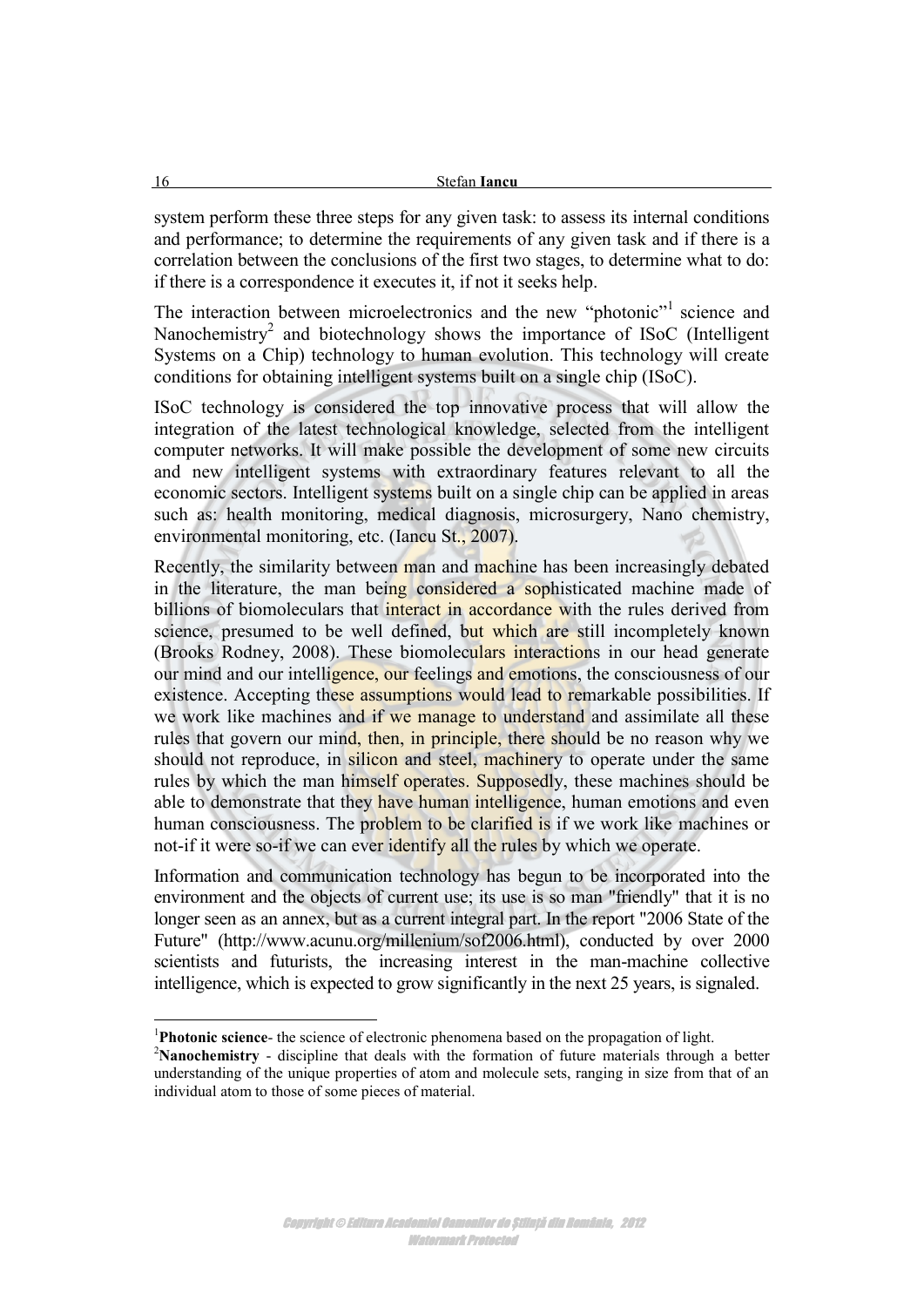Understanding the brain, the mind and the human consciousness is considered today the last frontier of science by many scientists. In fact, the sciences of mind and consciousness, besides quantum physics, have reached a common, unique frontier of science (Mihai Draganescu, 2000).

Mind and consciousness cannot be fully explained without quantum physics and the study of the latter will no longer evolve without taking into account the consciousness. What connects the frontiers of quantum physics and consciousness is the phenomenological information<sup>1</sup>, the "experience", qualia<sup>2</sup>, the active information that generates the quantum world according to David Bohm<sup>3</sup>, and generally the phenomenological meanings (Mihai Draganescu, 1999).

### **2. What is conscience?**

 $\overline{\phantom{a}}$ 

The nature of consciousness is not yet understood and therefore, scientifically, there is no conclusive answer to the question what is conscience. There is only a concept that makes connections between individuals and their knowledge on their own existence.

Conscience is extremely difficult to define scientifically because it is entirely subjective. For this reason, its study has long belonged to philosophy and religion. Recently, the biologists, especially the neurobiologists, have entered the debate. Some of them hoped that the image of the brain and the electrical reading of brain signals will reveal "the neural correlation of consciousness" and actually there has been made significant progress in this field. But what exactly in our brain activity

<sup>&</sup>lt;sup>1</sup>**Phenomenologically** - on phenomenology (1.-descriptive study of a set of phenomena as they manifest in time and space;  $2.$  - description  $/$  in Fichte and Hegel  $/$ of the spiritual history of conscience that grows from sensorial certainty to "absolute science"; 3.-idealist philosophical current-established by E. Husserl, which reduces the "object" to "phenomenon", seen as spiritual essence and as a final and direct result of consciousness, regardless of the objective existence and the sensorial experience.)

<sup>&</sup>lt;sup>2</sup>Qualia come from Latin and it is the plural form, meaning qualities. The singular form quale means "a certain type" or "a certain way". In the philosophy of mind, the term qualia was used for the first time in 1929 by Clarence I. Lewis (philosopher, 1883 - 1964) in the paper "Mind and the World Order" to describe the recognizable qualitative characteristics of a given fact that should not be confused with the objective properties of the objects in the external world. The term qualia has been established after 1982 with the publication of Frank Jackson's article (Australian philosopher b.1943) "Epiphenomenal Qualia", where it receives the meaning of certain features of the bodily sensations and of certain perceptual experiences which cannot be reduced to what is included in the pure physical information. Qualia can also be defined as introspective phenomenal aspect of mental states that arise as a result of perception, in a certain appropriate manner, of the sensations in an environment. Qualia refer, therefore, to the way in which things appear to us, the way in which they reach the consciousness through the reception of the senses.

<sup>3</sup>**David Joseph Bohm** (20 December 1917-27 October 1992) was a scientist with real contributions in theoretical physics, philosophy and neuropsychology, as well as in the Manhattan Project;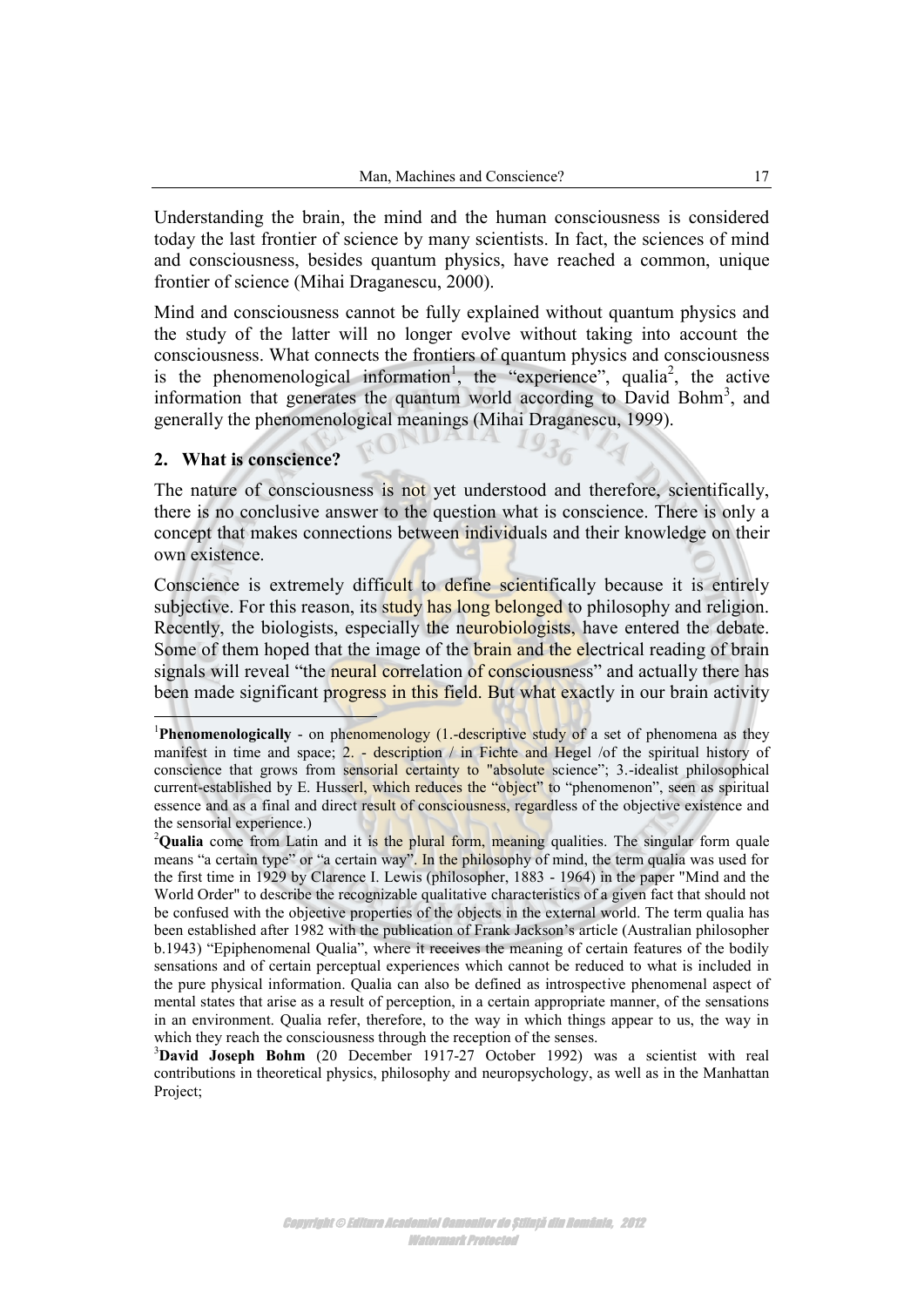makes us be conscious is still unknown. Certainly, there is no area in the brain that is active only when we are conscious and that is passive when we no longer realize that we are conscious. Even if we accept (and not everyone does) that it comes from the brain, there are still some problems. The situation was called "the hard problem" of consciousness, some people trying to explain it by calling it "the emergent property of the active neuronal networks" - something that is born of the interaction between neurons, but not found in them.

Conscience is the most advanced man specific form of objective psychological reflection of reality by means of sensations, perceptions and thoughts in the form of representations, concepts, judgments, and reasoning, including emotional and volitional processes. Consciousness is a superior process of the human mind, developed through social activity and enculturation<sup>1</sup>, by means of communication, based on an internal and internal-external (verbal and written) communication model consisting of reflection codified by knowledge, self-organization with emerging effects and self-adjustment at the level of the mind that link the information received over the time to the experienced feelings, giving rise to often new thoughts and feelings. In terms of cognitive sciences, consciousness is the faculty of understanding all internal and external phenomena that relate to us.

According to some, conscience is not a moral instance that tells you what is right and what is wrong, it is not a human attribute but an attribute of the intelligence in our mind (Dennett C. Daniel, 1991). Conscience is related to *thought* as a specific human feature. The subject of human thought is the entire world surrounding the man and the man himself, his place in this world, all these leading to the purpose of his life, whether he realizes it or not. A second characteristic of consciousness is *judgment*, i.e. the ability to distinguish well from evil. A third feature of consciousness is that it triggers man's *will*. By will, the man produces facts: thoughts, words and works (gestures). Without its will, the man cannot act consciously. These three characteristics of consciousness - thought, judgment and will – but also the emotive states determine entirely man's attitude towards himself, towards his fellowmen, towards society. That is way man's actions show the quality of his consciousness. His consciousness dictates his behavior, his attitude towards himself, towards his fellowmen, towards his society.

We should make a clear distinction between conscience and consciousness<sup>2</sup>. Being conscious is understood to have a distinct meaning than having a conscience, i.e. to "hear" that inner voice, which always shows us what is right and what is true. Free will gives us, unfortunately, the right to override the advice of conscience.

<sup>1</sup>**Enculturation** - process of assimilation of a certain form of culture, by training and education throughout the life.

<sup>2</sup>**Consciousness -** the fact of being aware of the surrounding reality, of people's own possibilities, the obligations that people have in society to achieve the goals set previously.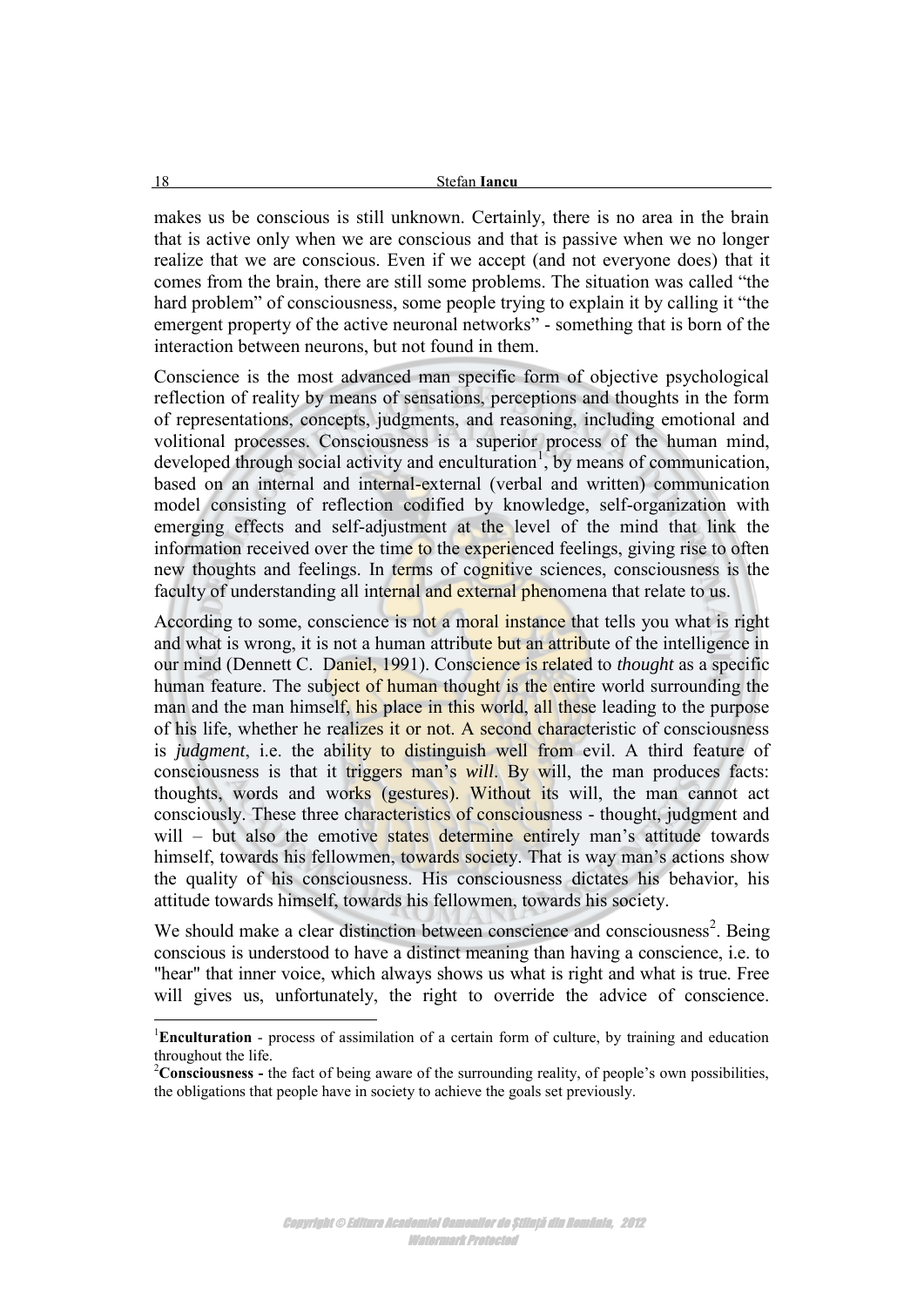Consciousness is a process of cognitive reflection over the world and the man himself. We speak, thus, about world consciousness and self-consciousness. While world consciousness is coercive, showing the real dimension of things, the unrelenting, objective necessity, self-consciousness is the key condition of the selfadjusting activism, of selectivity and creative intervention in the environment. The world consciousness is based on models or images of the objective reality, while self-consciousness is based on the model of the self and on personal traits.

Consciousness must be considered in the first place, in unity with the social human activity of transforming the world, of adapting. It forms in time, under the influence of society, of its principles; through family, schools, books, by verbal exchanges between the individual and those around him, through his thoughts formed in contact with the evolution environment. Of all the species of the earth, the man is the only one who becomes just like the others provided that he develops, evolves in the human society. Man does not become man if he is kept in isolation<sup>1</sup> from human society (Dulea Gabriel, 2005).

The issue of consciousness will lead to an important frontier for mankind as well. A science of consciousness begins to develop and the nature of the consciousness could have significant implications for the society. Man and human consciousness, with all the scientific and cultural developments and the religions that preach what is right and not what is wrong, have failed to create a true civilization, the social and human civilization<sup>2</sup>. Man might not be able to create a true civilization because of its genes that prevail over its culture. Thierry de Montbrial noted: "don't we have reasons to think that it, the consciousness, continues to grow if not progress? This is the message of great religions. This is also the message of science because it makes us revise continuously our image about the universe and our place in the universe ...". (Thierry de Montbrial, 1999).

A long debated question in philosophy is whether consciousness exists as a brain specific phenomenon or it is inherent in all matter (principle known as the principle according to which "everything has a conscience", which can be found in ancient philosophies).

 1 From the literature it is known the case of the twins, one of which was stolen by the monkeys (known cases). The other one grew in the city and became a mature man: he graduated a college, he got a job, he knew to browse the internet etc. The one grew by the monkeys became an animal: he couldn't talk, he couldn't admire a landscape, he couldn't walk on two feet and used "all fours" instead (actual cases are known).

<sup>&</sup>lt;sup>2</sup>M. Draganescu claimed in August 2000 within the exhibition of "The inevitability of globalization and the Information Society" that "By social civilization we must understand the quality of the relations between people, between groups, nations, states, ethnic groups, institutions, and their relations with the natural and artificial-technical environment, all considered in connection with human, ethical and aesthetic criteria of the manifestation of a certain point of man's life in its existence".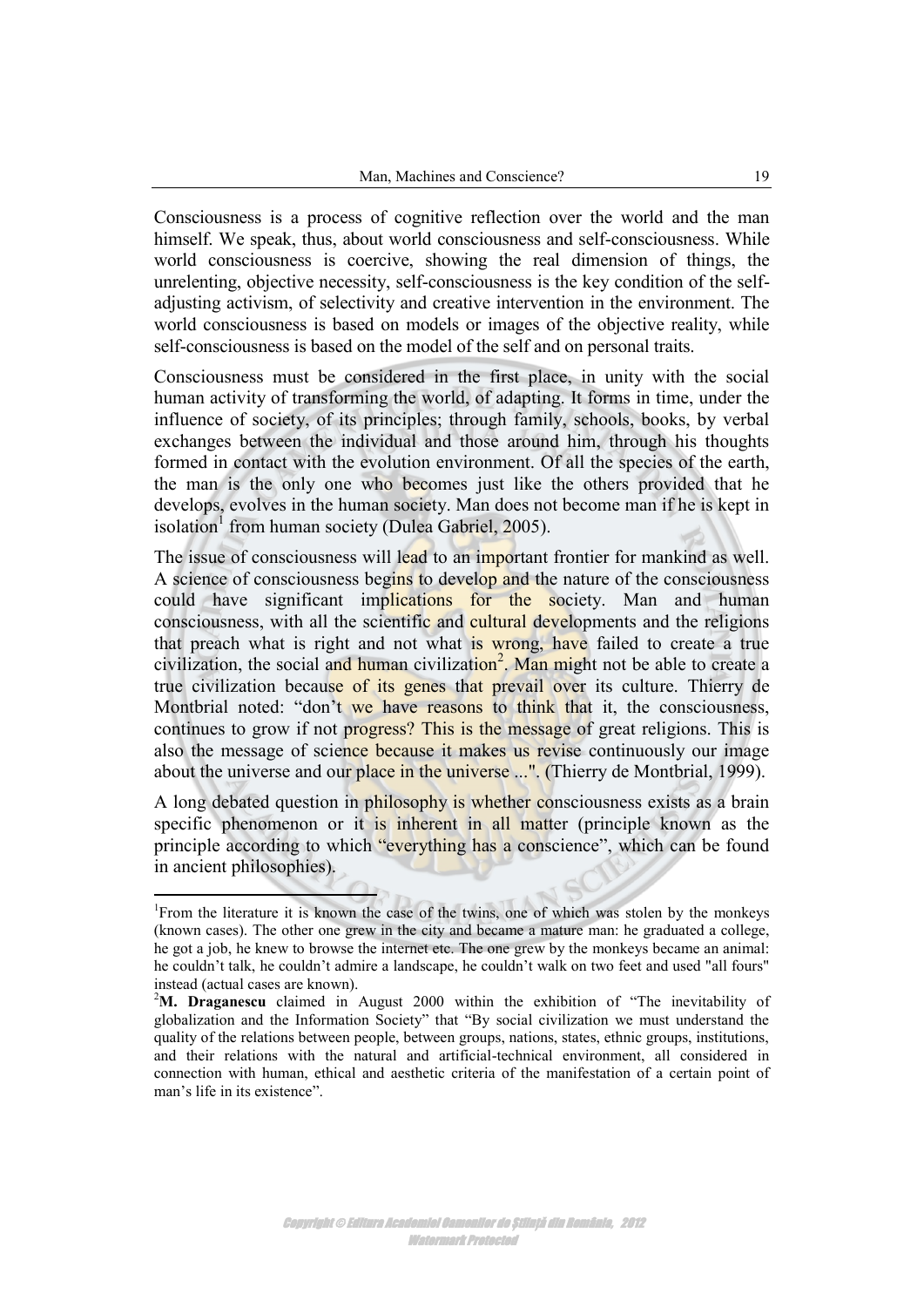H.S. Green<sup>1</sup> relates the functioning of the brain to quantum processes that produce unpredictable effects. (Green H.S., 2000). A very interesting point of Green's thinking is that intelligence cannot be connected to consciousness. This argument was confirmed by the artificial intelligence that showed that there can be intelligence, in a primary, unconsciously form.

Our problem, of all of us, is the simple fact that, our consciousness is always subject to thoughts and judgment. We continuously perfect ourselves by simply understanding that, in the order established by the reason that created us, the consciousness is superior to thoughts and we have an obligation to live rationally and therefore responsibly. And the society, to the formation of which each of us contributes, will become, in its turn, more responsible, giving, thus, finality to its becoming.

## **3. Information processing in the human thinking system**

The tenth decade of the twentieth century was the brain decade; a period in which the knowledge acquired about the brain exceeded the knowledge acquired in seven or eight decades earlier. New discoveries have led to the establishment of connections between human performance, failures and diseases, not only with brain biochemistry but also with genetic factors. One can say without any exaggeration, that 60% of the mental functions are genetically determined. In other words, genes determine the limits of our capacities and the environment determines how completely this potential is achieved.

The idea of a neural network emerged in the '60s of the twentieth century and it was put into practice in the 90s of the same century once the neural scanners appeared. But how can the attention mood are "caught"? The only option available to the researchers was to catch the precise moment of "becoming conscious", i.e. when we understand a joke or solve a mystery like finding the difference between two almost identical pictures. Studies on these phenomena have led to a model, widely accepted today, namely that of "the conscious working space". According to this model, our neurons are organized into two distinct areas: on the one hand small brain circuits, a kind of "processors" that generate unconscious mental representations and on the other hand, "a working space" responsible for the conscious representations. This, "working space" can support only one image at a time, and therefore each processor that composes it is in competition with the others to impose its own information. There are several factors that make a representation to prevail over another. This happens, for example, when we are focused on a painting but we react instantly if we hear our name pronounced. The same principle governs the "déjà vu" states. This is the most accepted model, but

 $\overline{a}$ <sup>1</sup> H.S. Green Professor of Physics at the Univ. of Adelaide, Australia;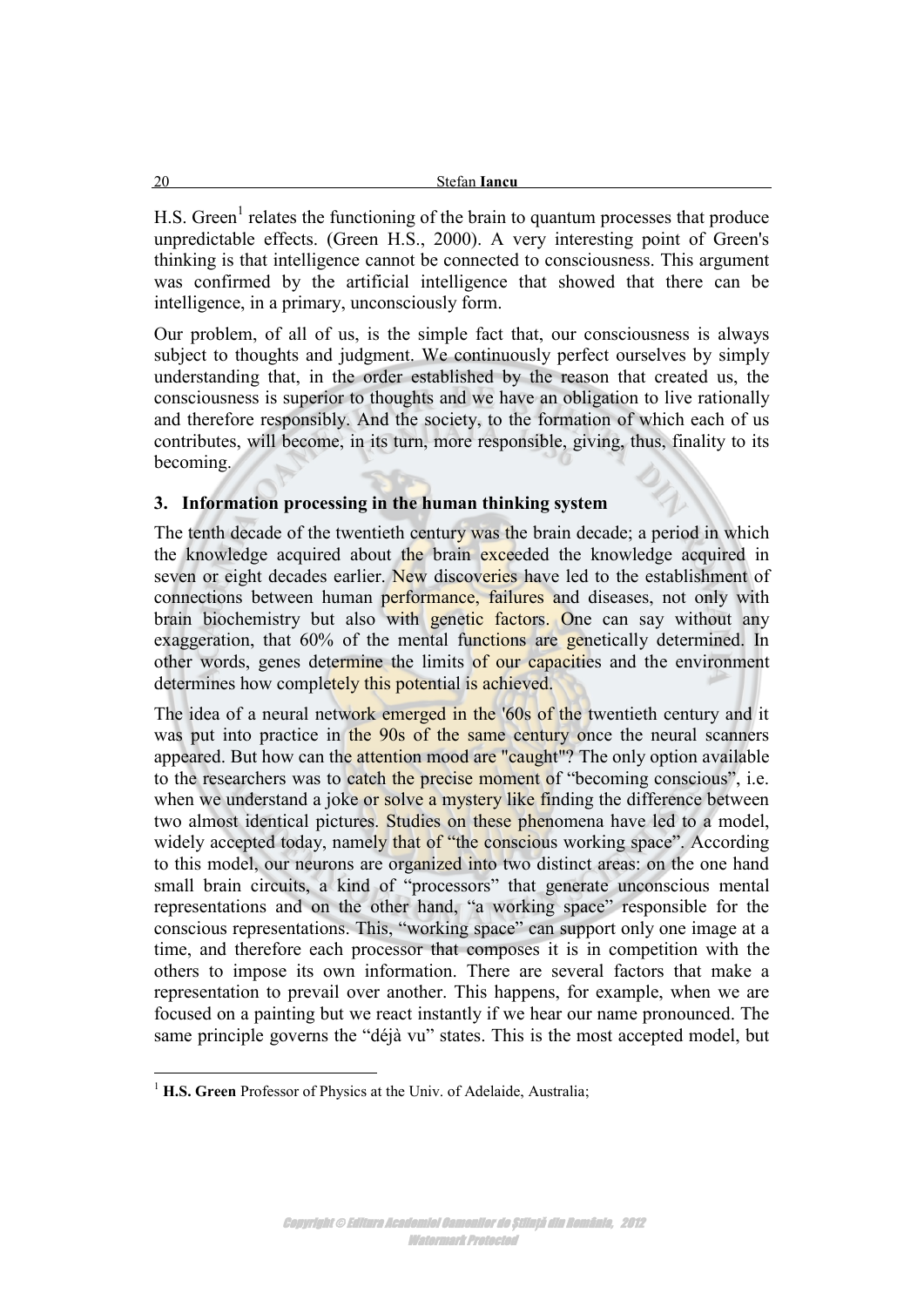it is far from explaining everything, for instance we do not know, the "language" through which neurons communicate with each other, neurologists barely perceive a vague background "noise".

In 2000, Arvid Carlson, Paul Greengard and Eric R. Kandel received the Nobel Prize for medicine for their crucial discoveries in understanding the normal functioning of the human brain<sup>1</sup>. The study of the functional connection between brain and mind has been done by similarity to computer connection - program, although it is known that a computer is not a brain, but because computer programs are designed by people with brain, it has been considered that a computer for which these programs are written could represent, based on a comparison, a model in the analysis of the connection brain / mind, and the distinction among brain, mind and human reason has been considered to be similar to the distinction between machine (hardware), inferior or soft programs (for example operating systems) and superior or hard programs<sup>2</sup>. The similarity between the two distinctions has been based solely on the fact that human reason and the high level programs are both higher forms of organization.

I, personally, believe that, because the nature of human reason as a superior form of organization of the functional connection between brain and mind is yet

<sup>&</sup>lt;sup>1</sup> The human brain has about 1500 cmc, being about 5 times more massive than the one of the primates of the same weight, it represents about  $2\%$  of body mass, consumes 20% of the total oxygen pumped through the heart arteries and is composed of 1,000 billion nerve cells, each nerve cell forming thousands of contact points, the so-called synapses (the contact area between two neurons), and the communication among nerve cells is made through chemicals called neurotransmitters. When a neurotransmitter substance stimulates a nerve cell, its signal is transmitted through a process called slow synaptic transmission, a process involving an essential chemical reaction, protein phosphorylation which changes the functioning of nerve cells. The resulted changes may last from seconds to hours. The slow synaptic transmission is the one that controls both our movements and processes of the brain, involved in emotions and reactions to substances that cause addiction. Human brain reacts to what we see or hear due to the neurotransmitter substances carrying signals in nerve cells and because memory functions are achieved through changes in the forms and functions of the synapses.

 $2$  Currently, in the literature (M Voicu, 2006) there are two levels of artificial intelligence:

*inferior or soft level* - ensures the development of non-biological processes that require a smart management such as the management of some production processes, making analysis, the game of chess, processing, understanding and natural language synthesis. This level, considered inferior, in fact, provides a more accurate and faster memory than the human one, it has a greater storage capacity than the human one and it can acquire and provide instant knowledge;

*superior or hard level* - can give the possibility to the machine to have smart reactions similar to the human ones if two conditions are met: a computing capacity of at least  $10^{16}$ operations per second and an artificial intelligence software similar to the human one. In 2005, IBM Blue Gene/L PC already achieved  $10^{14}$  operations per second and if estimates are made according to Moore's law, confirmed by the microelectronics industry, it might reach, in constant prices,  $10^{16}$  operations per second in 2020.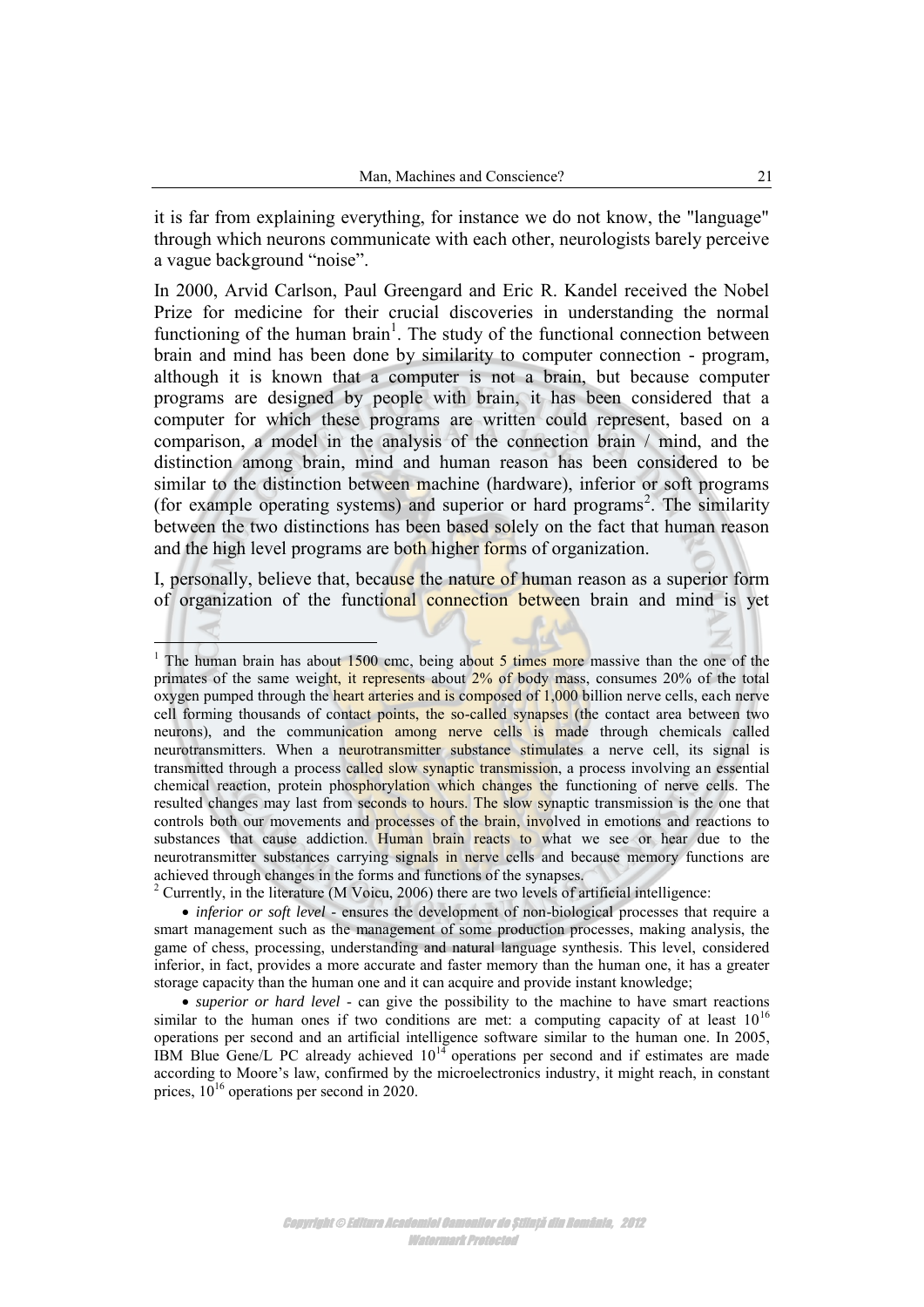unknown, the comparative study of the brain / mind relationship using similar rules to computer/ computer program may be only the beginning of the study which could be beneficial only to computer science development. As research carried out revealed that there was no apparent connection between the functions of the neural networks that constitute the brain and the functions of a computer system, there should be a thorough concern to identify the real nature of the structure of human reason as a result of a superior form of organization of the functional connection between brain and mind.

Although in the past 10-15 years very important steps have made in the study of information processing, it still cannot be said with respect to human thought that it has been deciphered or that the mechanism of thought generating new knowledge is known. In an article published in 1998 in "The Economic Tribune" (Iancu. St, 1998), I stated that a computing machine that thinks could not be devised because the mechanism of human thinking was not known yet.

If a computer is able to handle a large number of "0" and "1", it is very hard for it to recognize an object or to read a manuscript, tasks that the brain makes easily. The efficacy of human brain, according to an American-Swiss team from the Institute of neuro-science in Zurich, is the result of its hybrid character both binary and analog. There are claims according to which the problem of designing artificial intelligence software to obtain similar reactions to the human ones can be solved. The temporal and spatial resolution of scanning the human brain progresses exponentially, so that observations in real-time of human neural networks<sup>1</sup> are already possible. Mathematical models and validated simulations of several tens of brain regions, including regions of the cerebellum, where is the majority of brain neurons, have been developed. Although the co-operation in interaction of all these models has not been simulated yet, at present, it is considered that the conditions necessary to provide solutions for hard intelligence will be created in approximately two decades.

Compared with the human brain, the computer presents several advantages in the sense that if it has the correct software, it does not forget and does not do any mistakes. The human brain has reached a high degree of perfection due to its continuous evolution and adaptation, but it forgets and does errors. Consequently, the similarity between brain/mind and computer/program is inconsistent. If thinking is a non-algorithmic process operating primarily with images, the computer is a rigorously logic algorithmic machine, even when it has to process erroneous data. If the rules of logic are rules of correct reasoning, thought

<sup>&</sup>lt;sup>1</sup>In the "Wired" from March 2009 it has been stated that "The center of human memory considered, not long ago, too chaotic to be decoded, might be deciphered soon." Through some research conducted at the University College from London the researchers succeeded, using the cerebral activity of four subjects in a virtual room, to identify the exact place where they were.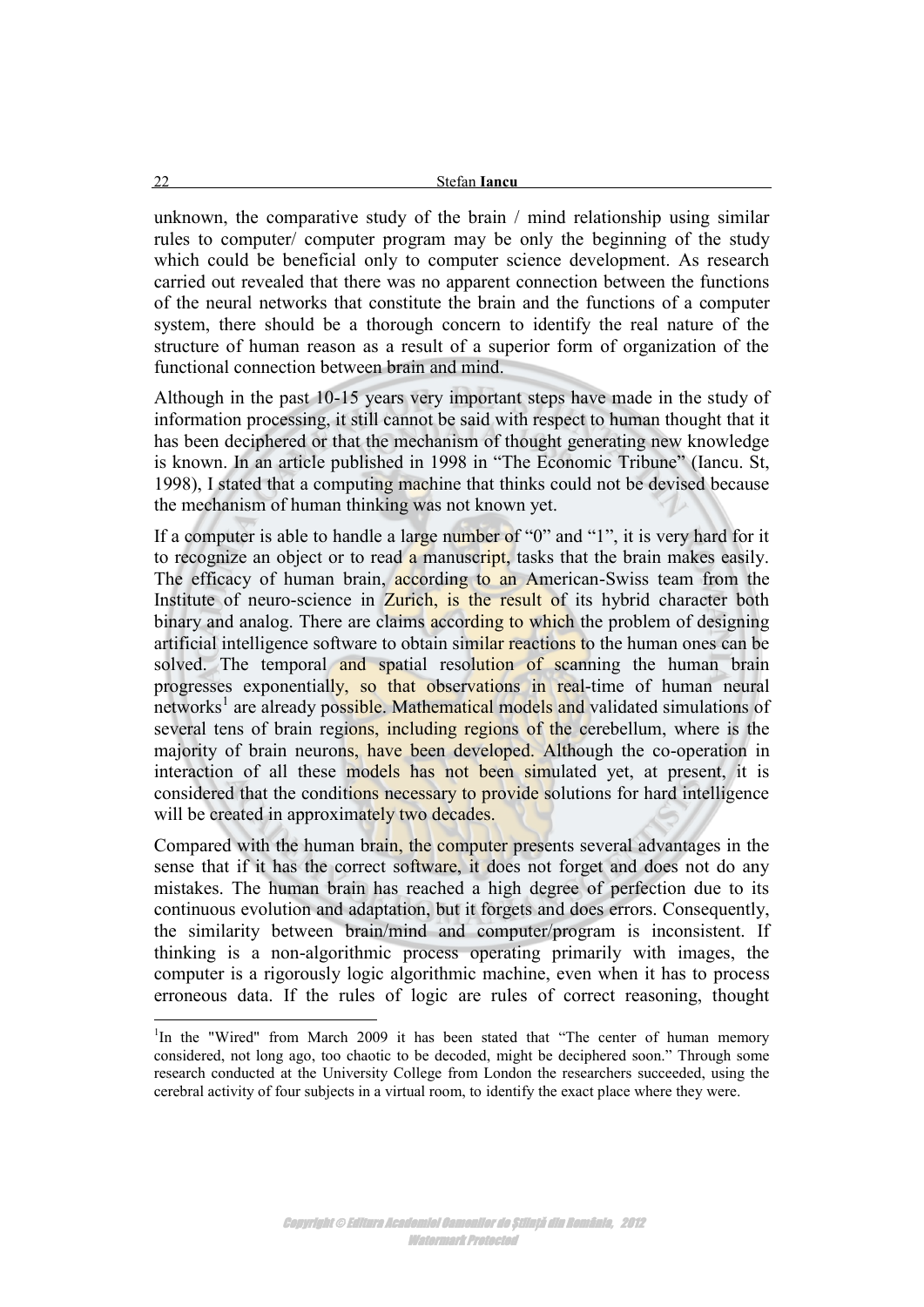processes, emotions and human feelings are not governed only by rules of logic. Studies have shown that there is no global relationship between brain and mind. It has been found that several distinct parts of the brain may generate separate or parallel effects in the mental process. Human mind is capable of identifying a piece of information and a structure known in various forms of presentation. For example, a driver with experience identifies if the engine works properly or not by the noise it makes. A new sound, which he has not heard before, may make him understand that the engine is not working properly (Karl Pribram, 2007).

Let's see what happens today. Deciphering the human genome (information that can be stored on 80,000 compact discs) and elucidating the relationships between genes and their effects may, in the next 10 years, lead to the domination of the society and hopefully of the socio-human consciousness, of the whole human biological foundation. Its change, not only for medical purposes, due to a controlled evolution, a self-controlled evolution actually, that could lead to characteristics that determine favorable features for a superior conscience and socio-human civilization.

### **4. Man-to-man, man-to-machine and machine-to-machine intercommunication**

The main means of man-to-man intercommunication<sup>1</sup> is spoken language. Any human communication has both a desirable and an unpredictable and sometimes even unwanted effect by the speaker. In interpersonal communication, the mood and desire of the receiver to communicate may have a key role in an efficient exchange of ideas and information.

The context of the communicative act, its duration and the level of knowledge and intercommunication between speakers, the level of knowledge in the area to which the subject of the conversation belongs to, etc. play a significant role in the person-to-person communication. In current human language we use a large number of metaphors (e.g. "time flies like an arrow") and the problem of understanding metaphors is related to the problem of living, the central problem in understanding the concept of consciousness as well (GH von Wright, 1995). A familiar neighborhood can make us understand and control complex phenomena, living a phenomenon (a situation) being fundamental to its understanding.

It has not been possible so far to create a computer program that allows man-tomachine or machine-to-machine intercommunication in human spoken language, perfectly identical to human dialogue. The problems encountered in a verbal dialogue with a machine are generated especially by the idiomatic language<sup>2</sup>,

 $\overline{a}$ 

Copyright © Editura Academiei Oamenilor de Știință din România, 2012 Watermark Protected

<sup>&</sup>lt;sup>1</sup>Intercommunication - the mutual conversation between several discussion partners.

<sup>&</sup>lt;sup>2</sup>Idiomatic - all the characteristics of a language; relevant to an idiom (a generic term for concepts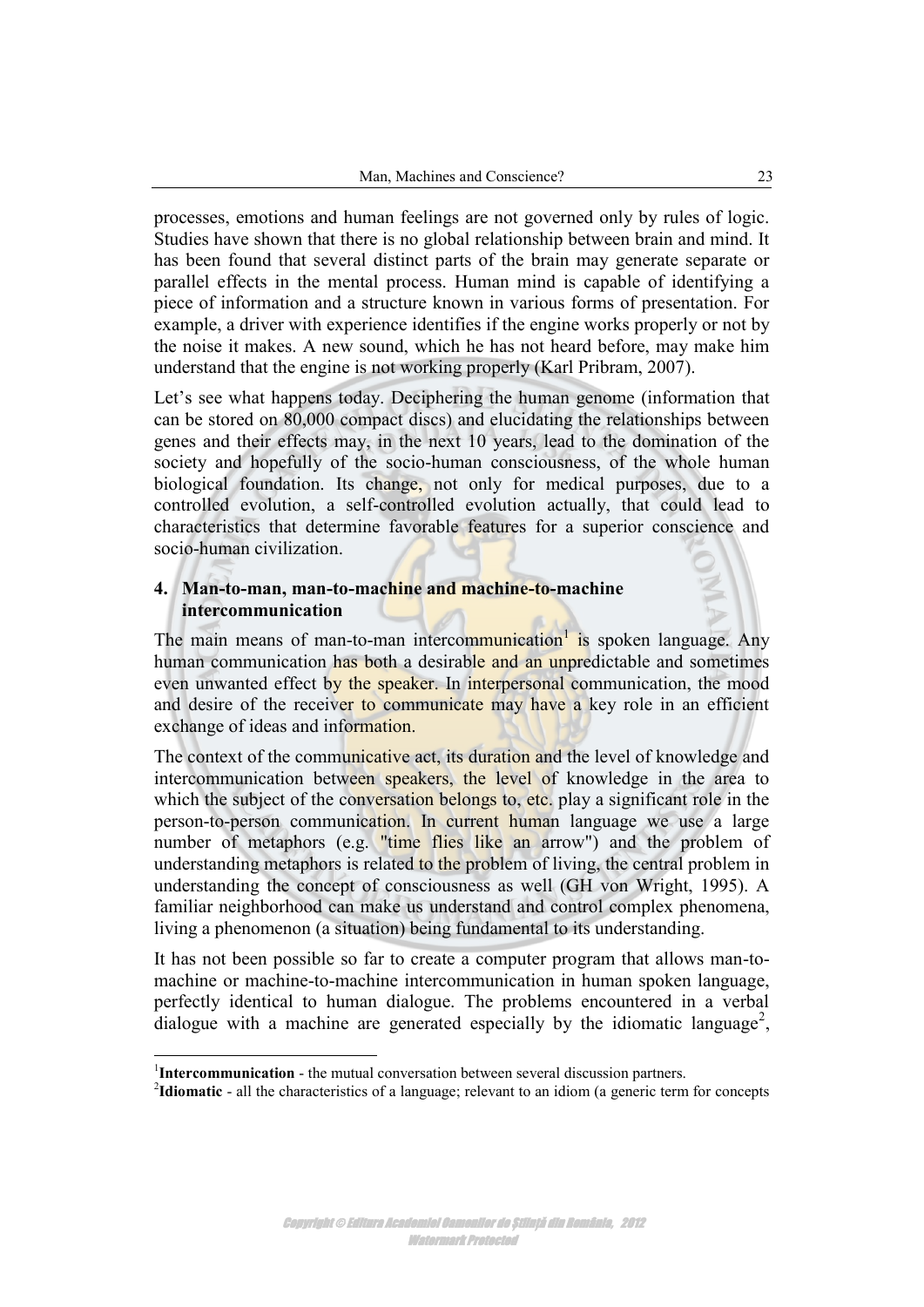which, according to some authors are insurmountable in understanding the meanings of sentences.

Currently, one of the contextual problems found in the dialogue with a machine, in human language, is the sequence of the replies. This issue is treated in Austin $<sup>1</sup>$ </sup> and J.R. Searle<sup>2</sup>'s theory of speech acts which places each line from a dialogue in a well-specified category: information, demand, offer, etc.

Any man-to-machine communication involves an interface made of all the real physical elements (keyboard, screen, mouse, etc.) or the virtual ones (windows, menus, other ways of display and interaction displayed on the screen) and the software involved in the dialogue between a man and a computer or computer network. The human factor is decisive in designing and operating such interfaces (Trausan-Matu Stefan, 2000).

In man-to-machine dialogue, the key effect is given by the information interaction, the physical interaction between man and machine having only a secondary role, directed towards the facilitation of the information interaction (pressing some keys, moving the mouse, etc.). Both man and machine (the electronic computer from the control system) have different representations of the information (the computer - memory bits; in programming languages - symbolic structures; and the man - symbolic structures and images from the memory). The machine provides information to the human discussion partner in a certain form (alphanumeric, graphic, imaging, auditory, tactile, etc. form) and the latter takes them, makes certain judgments and as a result, it selects a particular processing variant and gives certain orders. All these interactions, subject to some possible disturbances are intermediated by signs and signals, which turn into ways of manto-machine communication carried out through a communication channel according to a certain code.

People will interact with the computer making it able to respond and give evidence of understanding. Such technology is already experienced in the laboratory. Verbal communication technology increased by natural language

-

of language, dialect, subdialect or speech).

<sup>&</sup>lt;sup>1</sup> John Langshaw Austin (28 March 1911-8 February 1960) a philosopher of the language, who contributed to the birth of this field. He held a very important place in the English philosophy of the language alongside Wittgenstein (**Ludwig Josef Johann Wittgenstein**-b. 26 April 1889, Vienna - d. 29 April 1951 - was an Austrian philosopher, author of some fundamental contributions in the development of modern logic and the philosophy of the language) for the way in which they looked at the way words are used (use) and to elucidate the sense (meaning).

<sup>2</sup> **John Rogers Searle** (born 31 July 1932) Professor of Philosophy at the University of California, Berkeley, known for his contributions to the philosophy of language, the philosophy of mind and consciousness, over the characteristics of social reality constructed in opposition to the physical reality and over the practical reason;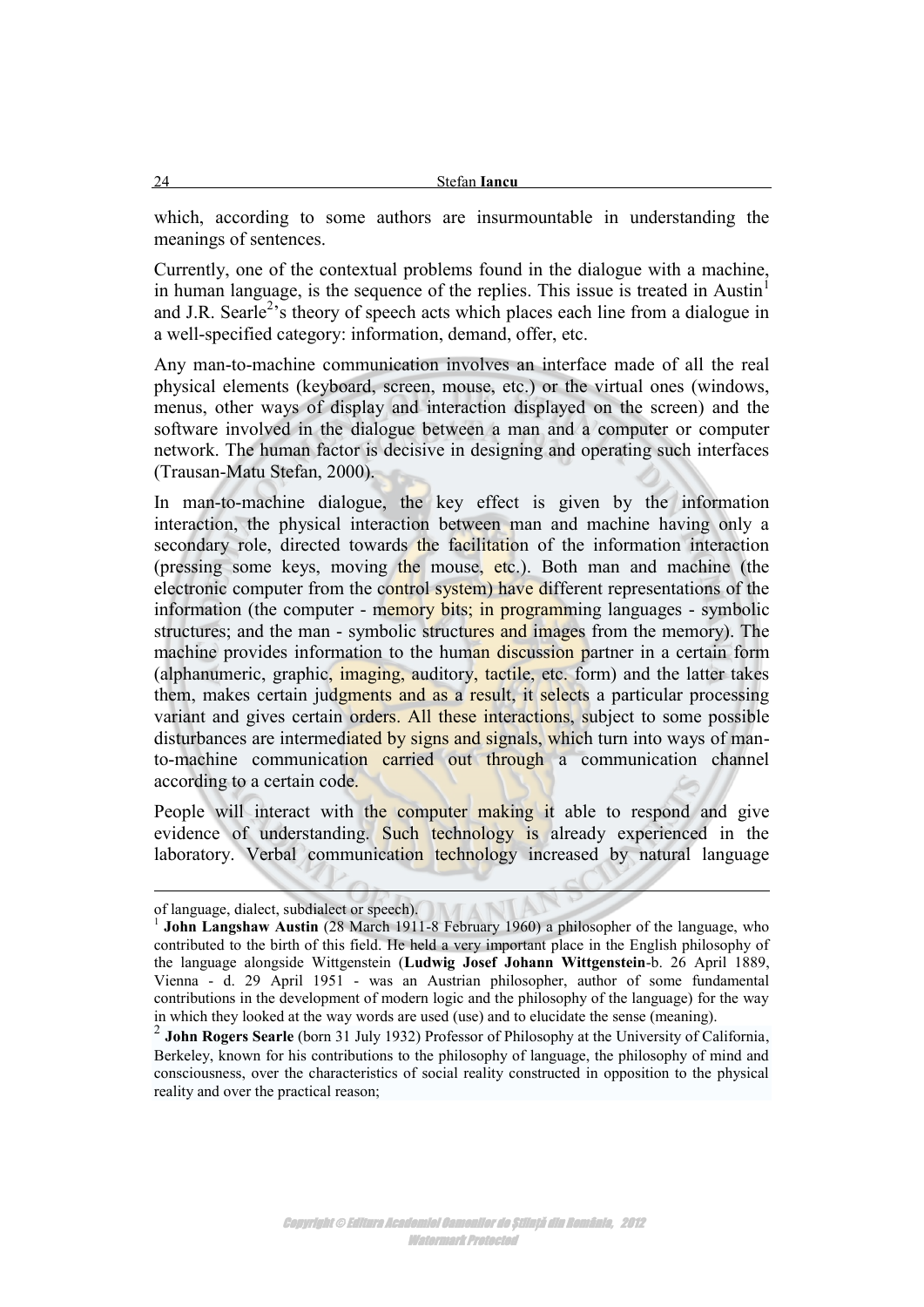understanding makes a computer to understand and participate in the interaction. Let us imagine that in the near future it will be possible to ask a computer to make all the arrangements necessary for a trip to Sinaia for the weekends. The computer should understand from "his knowledge base" that "we" means our entire family that our family has certain preferences regarding the means of transport, and it should automatically make reservations on the date and time requested, that the family has certain accommodation preferences to satisfy by booking early seats, etc. The computer should contact several travel agents and negotiate, select and demand a particular journey in preferential conditions to the agency which ensures the highest performance/cost ratio. Thus, it will take several seconds to launch the request to the computer and half a day needed to negotiate with travel agencies will be spared.

"Intelligence" implies the possibility of connecting autonomous devices in a network that will then work together. Let us imagine that a company which runs the operation of 800 blocks of housing for rent from a distance could understand the behavior of the tenants based on the pheromones<sup>1</sup> of the occupants. Let us imagine a piece of furniture that could respond to the wishes of its user or to systems that could control the operation of a vehicle and could drive it on the highway<sup>2</sup>.

The researchers from IBM Israel started in 2008 the "Hermes" program that will create a device to help the elderly have a computer-assisted memory. The elderly will be equipped with **microphones and miniature video** equipment to record, at their command, what they have said, what they have done, where there have been at a certain time. All this information will be stored and processed to provide, upon request, electronic "memories" to those with memory slips. The computer will free man from its daily tasks, giving it the necessary time for creative activities, for personal, family concerns, etc. What is fiction today will become reality in the next decade of the  $21<sup>st</sup>$  century. Will we entrust the logic, daily, algorithmically activity to the computer as it happened at the beginning of the first industrial revolution, when muscular strength was replaced by the strong arm of machines?

As of 2000, according to the literature, the research direction with the greatest potential for the development of information technology is represented by

<sup>1</sup>**Pheromones** - chemical, biologically active substance secreted by the individuals belonging to different species that influence the process of development and the behavior of other individuals of that species or of other species.

<sup>&</sup>lt;sup>2</sup>The future belongs to the intelligent automobiles with reflexes that are faster than the human ones. In 2008 the license of the only road safety system, called Mobileye, was sold in Europe by two teachers from Israel. It integrates the alarm for danger of collision with the one signaling leaving the road and with the dangerous proximity alarm. The traffic security system is already installed on luxury cars like BMW, Volvo, Buick and Cadillac.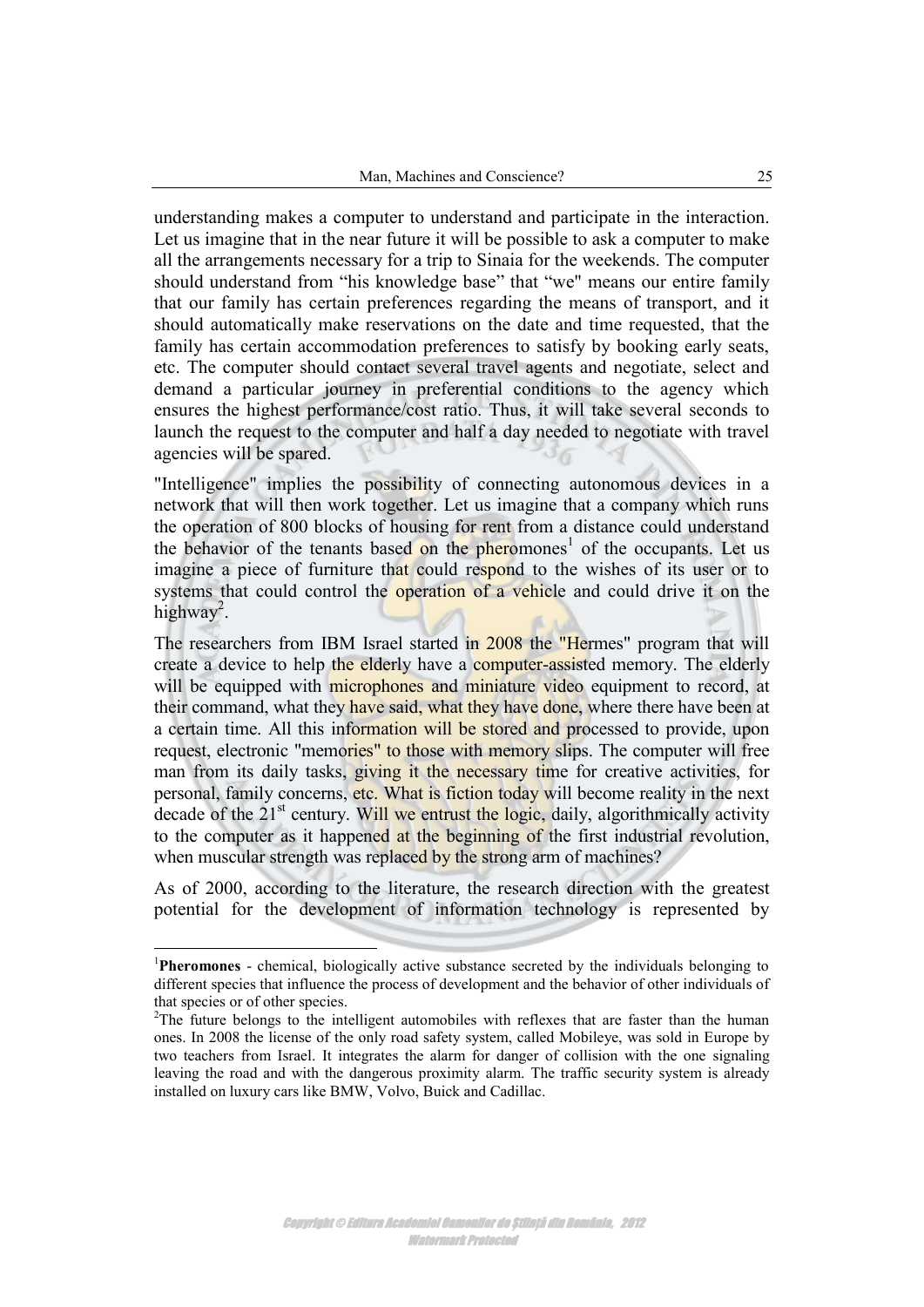computers operating autonomously, i.e. computers able to solve their own operation problems, able to self-repair and become functional again. The term, "autonomous computer" may sound esoteric but it will have practical implications, reducing the total cost of operation (the cost of installation, operation maintenance, current and periodic maintenance of the system) and eliminating hazards generated by viruses.

Currently, the evolutionist artificial intelligence systems, inspired by biology, as well as those on artificial life, are increasingly powerful. If most of the previous approaches of the artificial intelligence sought to imitate intelligent human behavior, the solutions provided by the artificial life sub-domain aim to summarize some artificial life forms to model it as it might be or become, to try to understand the life we are living. The distinction between machine and live nature has not been determined by the nature of the existing machinery. On the contrary, the concepts of mind and machine depend one on the other, being in a continuous dialectics.

The problems with the industrial robots and the current automated production sectors are simpler than those of the human-type robot, but they are much more complex than those of the mechanical duck<sup>1</sup> or those of the means of production without electronic control and adjustment. Only after the man had had the electronic means to build the artificial intelligence did it become a characteristic of the automated means of production. The law of the complementarily between the mechanical motion and the electronic intelligence marked the technological development in the second half of the twentieth century, leading to the evolution of production machinery and machinery in general. The evolution from the simple tool to the tool with artificial intelligence made the world familiar to quantitative growths, but also important qualitative leaps.

Currently, practical information and communication technology applications, even wireless, operate separately, independent of one another. Machine-tomachine communication, although in incipient development phase is in a continuous expansion. At present, there is no infrastructure designed to allow a general intercommunication between telecommunication devices, integrated in machines equipped with artificial intelligence.

In literature (Kallio Johanna, 2009) it has been estimated that in 2010 the number of the communication devices, integrated in machines equipped with artificial

<sup>&</sup>lt;sup>1</sup> In the winter of 1738-1739, Jacques de Vaucanson (1709-1782, French engineer) built and made a demonstration in Paris with a mechanical duck, considered to be the first robot that was able to peck grains that after a reasonable time, necessary for "digestion", were eliminated. Besides this mechanical duck, during the same demonstration two other mechanical constructions representing a flutist and a tambourine drummer and whistle singer were presented. In addition to the commercial, philosophical, popular and professional success, the three presented automatic devices impressed Voltaire, who called Vaucanson, "a rival to Prometheus".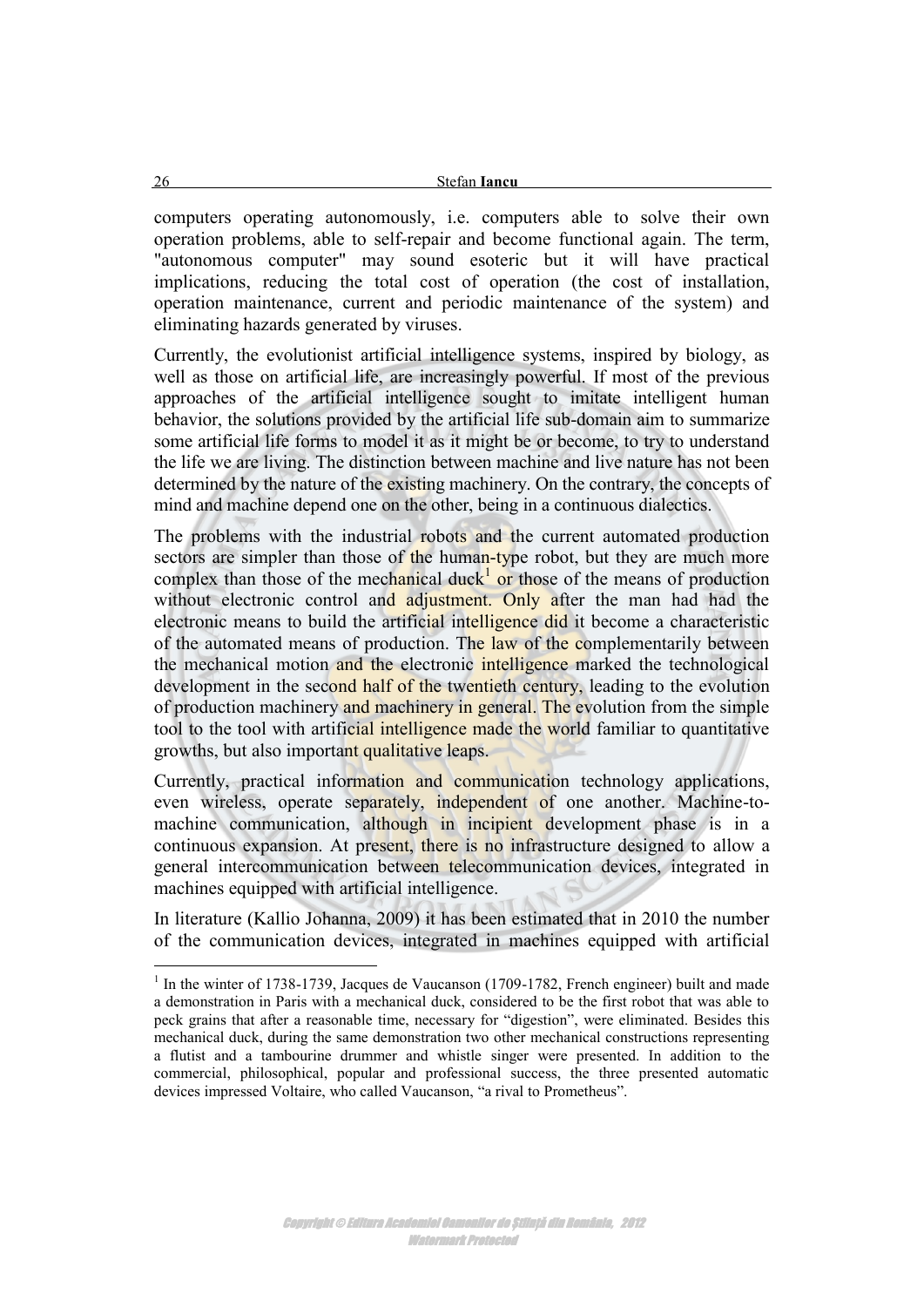intelligence will be 1,000 times larger than the number of the mobile phones, which currently exceeds one billion. When all the existing communication devices will be interconnected to the Internet, new opportunities for machine-to-machine intercommunication will appear. Usenet project (Ubiquitous M2M Service Network<sup>1</sup>) launched by Eureka/ITEA 2, in 2008 aimed to solve this interoperability problem within three years, providing information collection, transmission and processing services and creating an interactive system with machines equipped with telecommunication devices.

Ubiquitous M2M Service Network will provide opportunities and benefits that are essential for the activities of various companies, in particular if the systems that control their key processes are able to use real-time information, generated by the machine-to-machine (M2M) intercommunication. The main result of the M2M system operation will be that all the interconnected companies will be able to increase their service quality, to reduce cost prices and increase customer satisfaction.

### **5. Can machines have a conscience?**

Currently there are many machines, whose "behavior" suggests that they are endowed with mental processes. For example, the aircrafts equipped with autopilot can fly by themselves on air routes: they respond to external "sensorial" information; they "take decisions" on the flight; they communicate with other aircrafts; they "know" when they "need" fuel; they "feel" a potential danger, etc. The way in which an autopilot functions restores the following question: Are humans the only ones who make decisions, who communicate? Machines do not? And, yet, the problem is not really that simple. For a number of cognitive researchers, strong artificial intelligence is not just a tool for formulating and testing hypotheses concerning the human world, but also  $-$  if it is well-planned  $-$  a mind that seems to understand and have other cognitive processes as well, in brief, a conscious mind. John Rogers Searle thought that it was impossible for machines (even with strong artificial intelligence) to have a consciousness. He considered that there is only one "machine" made of flesh and blood or neuroproteins that may be conscious, the phenomenon of consciousness being inaccessible to silicon and metal.

In the SF literature, the existence of robots with self-consciousness and decisionmaking capacity as a result of their own judgments in accordance with the social requirements<sup>2</sup> has been imagined since the first decades of the twentieth century.

 $\overline{a}$  ${}^{1}$ M2M - machine/two/to machine.

<sup>&</sup>lt;sup>2</sup>In 1921 Karel Capek's "Rossum's Universal Robots" was published. It is about the construction by people of better robots that were sent to fight in wars. Robots decide that fighting in a war is madness and they conquer the world to dominate peace.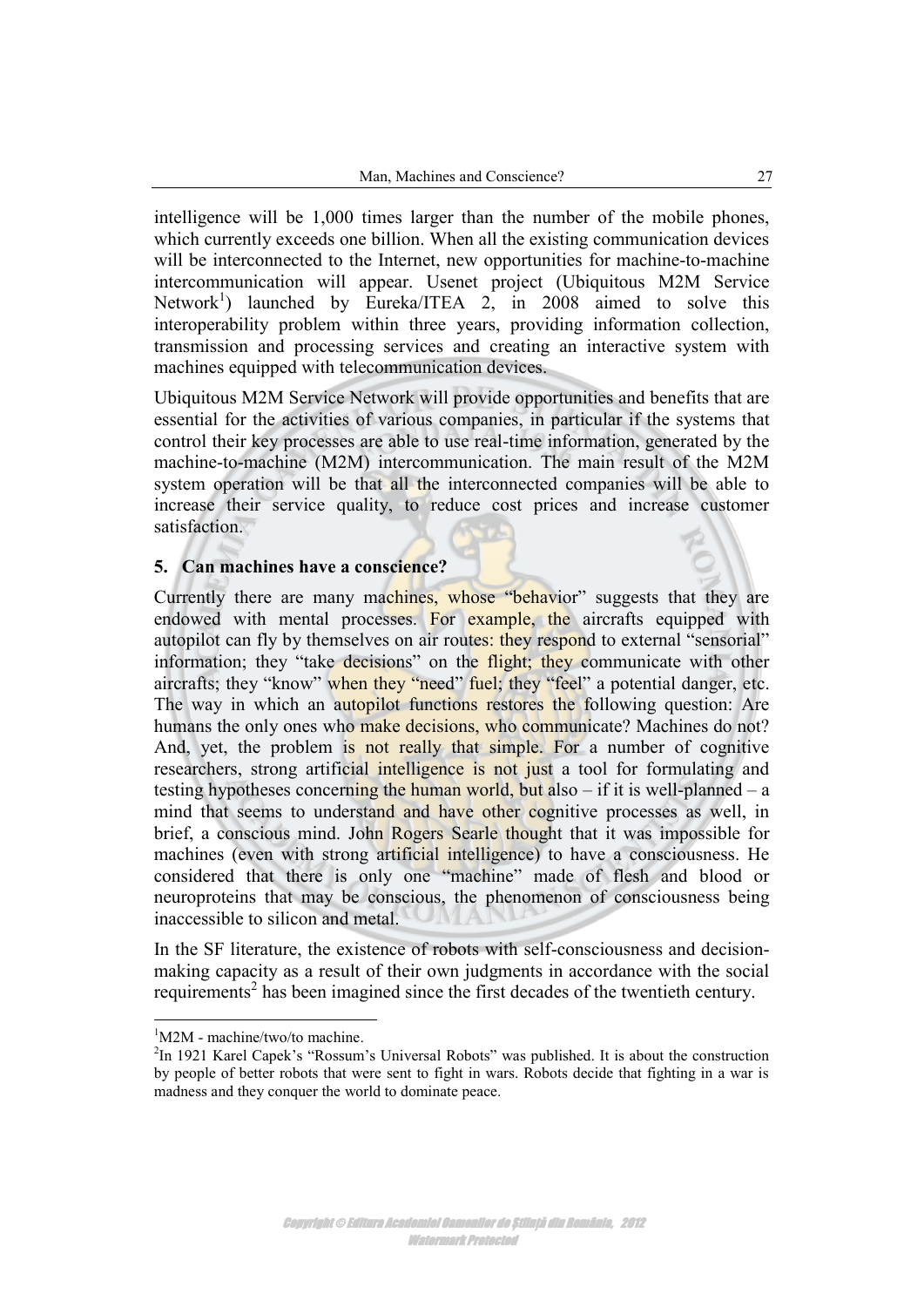If we consider the elements of intelligence based on a more or less developed nervous system, of so many creatures inferior to man, all machines with all their automated perfection, including with microelectronic or nanoelectronic structures of control and adjustment, seem primitive to us compared with the simplest creatures and with the latest machines equipped with artificial intelligence. "The simplest living cell is so complex that supercomputer models may never simulate its behavior" (Wayt Gibbs W., 2001).

Some say that mankind will never build a machine with a conscience. It is indeed difficult to imagine how a brain-robot could be the support of a conscience. But at the same time it is difficult to imagine the way in which our organic brain may be the seat of a conscience. And yet we accept it easily even though we do not imagine how it could be possible. The genetic revolution of the '60s of the last century has made the hopes of building a conscious machine revive. It is argued in the literature (Vinge Vernor, 2008) that mankind became efficient enough to be considered a superhuman being through its computer networks and the created databases. Globalization, increased today by the Internet, is accompanied by the creation of a global network which is assumed to become a network of artificial intelligence and in the future with conscious nodes of artificial intelligence. What kind of conscience will such a network have? Green thinks that there will be a symbiosis of human conscience with this conscience of the Internet by creating an ecological system that will lead to a great intelligence<sup>1</sup> and wisdom (Green H.S., 2000).

The artificial intelligence<sup>2</sup> is a discipline that provides methods, techniques and information tools, based on specific ways of information processing, which mimics different facets of complex problem solving, which could not be satisfactorily resolved only by using numerical methods. Artificial intelligence is the result of combining computer science, physiology and philosophy (logic), cognitive psychology and management science, biology. Research in automatic

-

In 1950, Isaac Asimov published the work "I, Robot" in which he set out the three fundamental laws of robotics:

a. - A robot may not injure a human being, or, through inaction, allow a human being to come to harm.

b. - A robot must obey the orders given it by human beings, except where such orders would conflict with the First Law.

c. - A robot must protect its own existence, except where such protection would conflict with the First or Second Law.

<sup>&</sup>lt;sup>1</sup>Intelligence - the capacity of the individual to adapt to new circumstances, to determine the essential relations and to find a way out of a given situation, to solve new problems.

<sup>&</sup>lt;sup>2</sup>Artificial intelligence - the capacity of advanced technical systems to achieve performance that could be identical to those of humans. The term indicates a concept (in the wide sense advocated by Turing's test), an area (a branch of information technology that deals with intelligent behavior automation) and an instrument (for the development of applications, objects and intelligent technologies).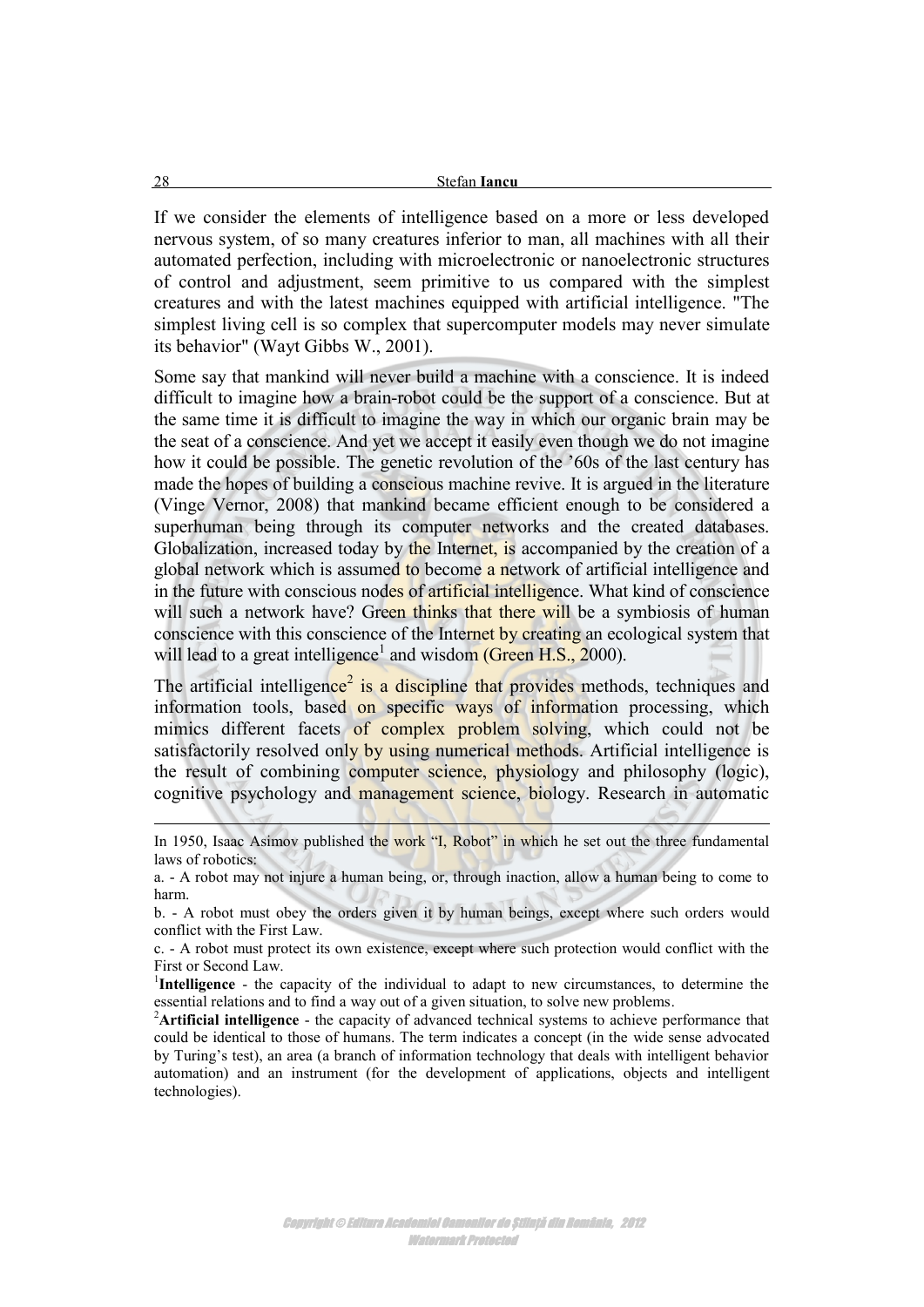learning, automatic processing of natural language, sensorial perception, made it possible for scientists to build machines that perceive and understand, leaving the impression that they reason.

Perhaps the best way to assess whether a machine has intelligence is the one shown by Alan Turing<sup>1</sup>. He said that "a computer deserves to be considered intelligent if it makes the man to believe that its actions with such a computer are its actions with another man" - (http://library.thinkquest.org/2705/basics.html). The issue of artificial intelligence has been defined on the one hand, in comparison with the ability to reason, and on the other hand, in relation to behavior skills. Basically, artificial intelligence involves both a better understanding of human thinking and a rational way of action. "Rationalism and the human factor define the four major categories of definitions: systems that think like humans, systems that think rationally, systems that act like humans, systems that act rationally. The rational-human dichotomy does not imply that people are irrational, but that people often make (sometimes explainable) mistakes "(Elena Solunca Moise, 2002).

Artificial intelligence involves the storage and the logic processing of a very large volume of data and symbols with very high speeds. Therefore its support is the static electronic memories of high capacity in small physical volume and the logical drives that have taken the form of microprocessors. The evolution of the artificial intelligence is closely linked to micro and nanotechnology developments in general and the development of computer science in particular, significant results being achieved in recent decades, both in the conceptual and the applied plans, as a result of introducing the electronic circuits in the structure of devices, machines, facilities and development of operating systems in real time (Iancu St., 2003).

Human brain has been considered a supercomputer, which might interact with ordinary computers. It is also thought that, in the future, the print of a man's consciousness could be stored on a computing support, ensuring thus the immortality of the individual. According to the literature (Koch Christof, 2008) in the next 25 years it will be possible for a person to "transfer" its mind, memory, intelligence, its entire personality to a machine and thus this machine could acquire consciousness<sup>2</sup>.

<sup>&</sup>lt;sup>1</sup> **Alan Turing** (1912 - 1954), English mathematician, a pioneer in the development of computer logic, as it is known at present.

<sup>&</sup>lt;sup>2</sup> According to the literature, clinical studies have shown certain neural activities that offered the possibility of some rudimentary understanding of billions of processes that might constitute the basis of forming a conscience. At the same time it was found that many processes in the brain have nothing in common with the conscience. Extensive destruction of cerebellum (the small brain, part of the encephalon located in the rear and bottom of the head) does not affect a person's conscience,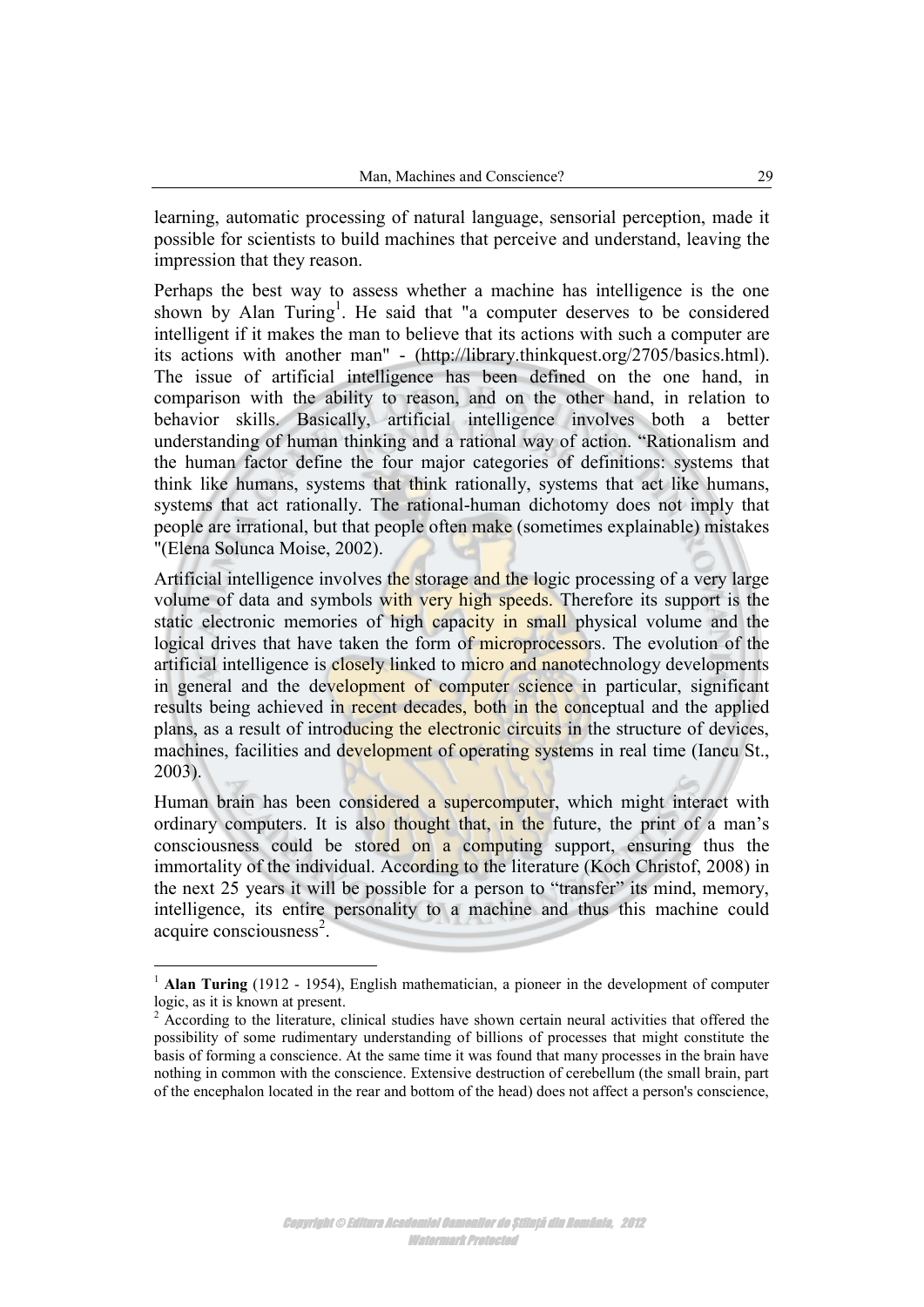If a person's mind, memory, intelligence could be reduced to the level of a structure of electrons, it will become possible for this structure to be copied and multiplied, sold, pirated and/or, "deleted" from the memory of the machine. Such a structure could also be unified with another electronic structure with artificial intelligence, improving the operating parameters of the latter. For the moment, such statements are and will be only some SF scenarios because as long as no one knows how the human brain works, it is impossible to know what a conscience is.

Hans Moravec<sup>1</sup> thinks that the intelligence of robots, even before 2050, will exceed by far the intelligence of people (Hans Moravec, 1999). Follower of the principle "Structural science is sufficient to explain the whole nature, including life, mind and conscience", although he has some doubts on this principle, Moravec believes that the mere increase in the computing power and memory of computers will lead to consciousness without any special precautions in order to produce qualia. This is however excluded by the principle "Structural science is insufficient and incomplete to explain the whole existence, including life, mind and conscience", (Draganescu Mihai,  $1997$  A), principle that also states the need for the recognition of some new physical and information ingredients, of a new physics, of some new scientific principles. However, Moravec's following statement is very interesting: "In that case, mass-produced, fully educated robot scientists working diligently, cheaply, rapidly and increasingly effectively will ensure that most of what science knows in 2050 will have been discovered by our artificial progeny!" (Hans Moravec, 1999). It is possible that such robots, let's call them quantico-phenomenological ingredients, will appear. Will they be sociohuman? Or will they take on their own the evolution of the conscience on the Earth and in the Universe? Green believes that the development of quantum computers with conscience and that will reproduce themselves will be the next step in evolution.

All the optimistic forecasts do not state the strict requirements for a machine to have a conscience. We assume that a machine with conscience does not need anything more than what humans have. But which are the essential properties of human conscience, without which it could not exist? The answer to this question may refer to the amount of integrated information that a human being or a machine could generate. The man and the machine perceive and become conscious of an existing state separately. For example, a man and a photoelectric  $\text{cell}^2$  can signal if a nearby screen is bright or dark. But while the man by looking at the light or dark screen perceives a lot of information the photodiode does not

-

although there are more neurons in the cerebellum than in any other part of the brain.

<sup>1</sup>**Hans Moravec** - Professor at Carnegie Mellon University, USA, who has been working for 45 years in the field of Robotics.

<sup>&</sup>lt;sup>2</sup>Photoelectric cell – diode whose operation depends on the intensity of light flow that falls on it.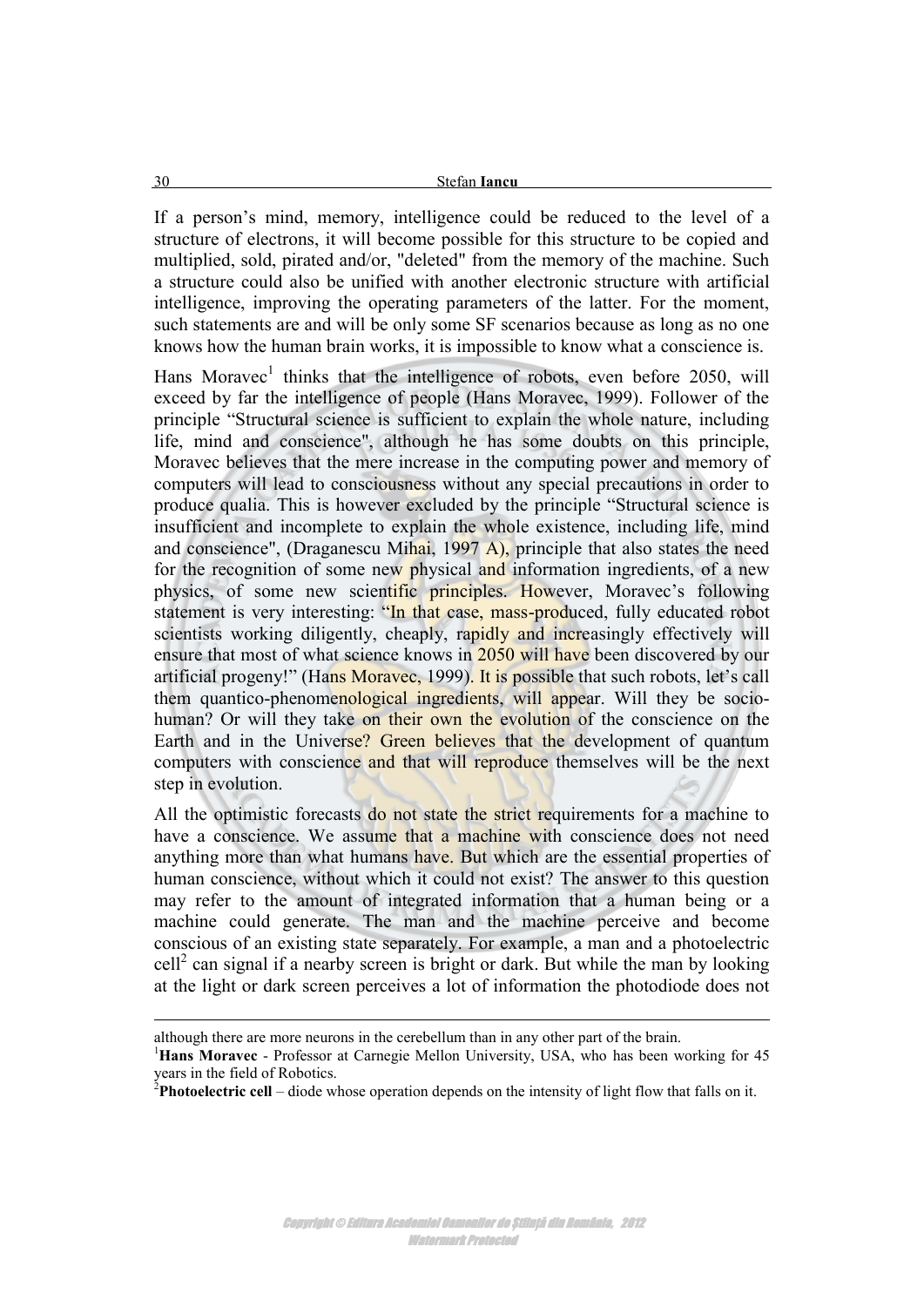see anything, but it only responds to the presence of the luminous flow. The way in which the man and the photoelectric cell react to the existence of light is distinguished by the amount of generated information<sup>1</sup>. When the photoelectric cell receives the luminous signal it enters one of two possible states, while the man when he sees the dark screen enters a large number of possible states. If he sees black it means he does not see blue, red, green, etc. For the man, the black screen does not signify only the absence of light, but also it could mean the lack of some previously seen and appreciated images. Therefore being conscious implies being an entity with a huge repertoire of states and the level of conscience is given by the quantity of integrated information which may be generated. Therefore humans have a much bigger level of consciousness than any machine. The integrated information theory (IIT) established in science and mathematics can determine the amount of information generated by the integrated systems consisting of several integral parts.

IIT suggests a way of assessing the conscience of a machine through a kind of Turing test for consciousness, and in this sense, Koch Christof and Giulio Tononi (Koch Christof, 2008) have proposed a version of the Turing test in which a certain scene is presented to the computer and it has to deduct the "joke", the essence of the scene, which is **perfectly possible for the human judgment** (Vinge Vernor, 2008).

Other attempts to measure the consciousness or the intelligence of a machine failed. Conversations in natural language or participating in strategic games, considered human attributes have been performed by computers. Deep Blue super-computer that defeated Garry Kasparov at chess in 1997, discussions with the computer in natural language on different areas or participating in strategic games have shown that machines may exceed human performance in narrow areas, but none of these experiences did not reveal the existence of a conscience in a machine.

According to IIT, consciousness implies a large glossary of states for a single integrated system. To be useful, these internal states should be able to provide much information about the world in general. A test used to prove that a machine has a conscience is whether it can or cannot describe a scene seen for the first time and which is different from the huge number of scenes stored in its database. A man, for example, can describe successfully and in a different manner what happens in a scene from a photograph, a painting or a scene from a film, seen for the first time. For a machine equipped with artificial intelligence to understand a picture that it has not seen before or an image that includes elements which do not

<sup>&</sup>lt;sup>1</sup>The amount of information is measured by reducing the uncertainty that appears when you have to choose between several possible occurrences.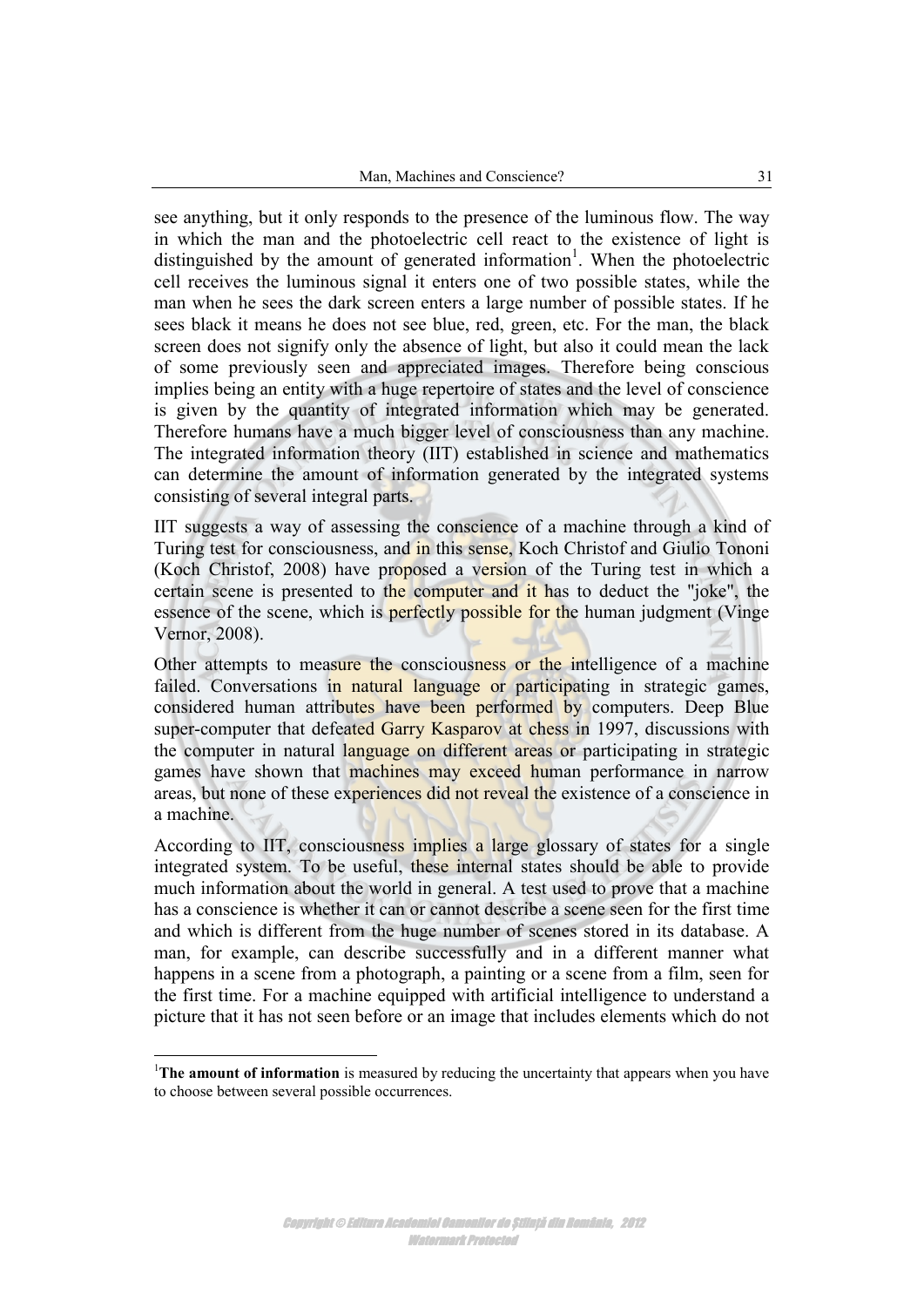exist in its database it is still impossible. It will be possible to write a computer program which will identify the objects from a new image based on the multitude of objects from its database, but this program does not imply the existence of a conscience. As long as it will not have a huge storage capacity and the computer program will not be designed to conclude from a multitude of possible combinations in action the items or all the items of any potential future image in different contexts (the picture of a child in a garden with a toy gun in his hand is completely different than a young man with a gun in his hand at the door of a bank) it will be impossible to speak about the conscience of a machine.

In 1986 researchers tried to design the model of an artificial brain  $1$  with 6,000 synapses, using an electronic microscope. Two decades later, they were still working at the functional model of this minimal nervous system. Giorgio Buttazo showed that G.S. Paul and E. Cox (1996), Ray Kurzweil (1999), Hans Moravec (1999, 2000) had estimated how complex the human brain was based on the enormous number of synapses  $(10^{12}$  neurons, each on average with  $10^{3}$  synaptic connections with other neurons, so a total of  $10^{15}$  synapses). Simulating the human brain with artificial neural networks taking into account that each synapse requires 4 bytes of memory in a computer it results that it would be necessary a memory of 4 million Gbytes. Giorgio Buttazo, based on the developments and trends in the evolution of computers, believes that such a memory can be obtained in 2029 (Buttazo Giorgio, 2001). Note, however, that such a memory is only one of the conditions necessary for a simulation of a giant neural model and assuming that we will have determined how consciousness forms with the huge number of parameters whose values are only vaguely suspected, and therefore, I, personally, consider that such a simulation is very unlikely to happen in the foreseeable future.

In the literature (Wada Yasuo, 2001) it is stated that the development of nanotechnologies based on molecular nanoelectronics and quantum devices will enable the replacement of the silicon MOS technology in 2015. The issue of brain knowledge cannot be solved only by improving computer technology while a theory of the mind and consciousness based only on structures and structural fundamental forces of nature is not possible. The phenomenological processes and the phenomenological reality are equally important for obtaining such a theory (Drăgănescu Mihai, 2007).

If the structure and the operating mode of the human brain are understood then we might understand the way in which human consciousness is formed. But this issue

 $1$  Research carried out revealed that there is a category of rules which coordinate the activity of the classic systems (e.g. the electronic computer) that can be described in Euclidian and/or Newtonian terms or drafted in Cartesian space/time coordinates and another class of rules for the coordination of the classes of systems with fine-grain structure (e.g. the brain), knowing that in the latter may occur radical changes within the creation process through successive transformations.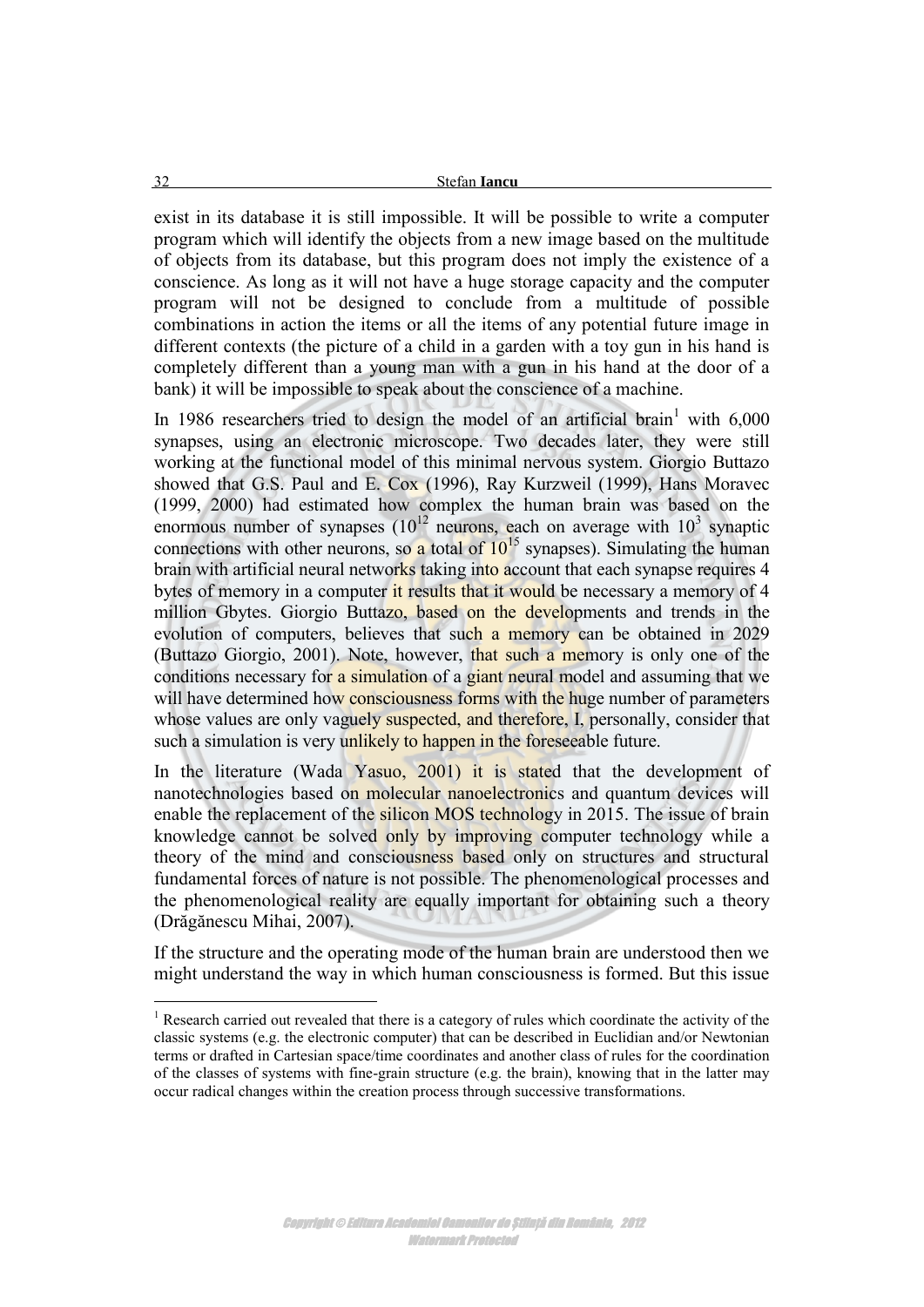is unlikely to be solved in the  $21<sup>st</sup>$  century. If in the literature (Drăgănescu Mihai, 2007) it is stated that the current biological man cannot build a society of the consciousness but only a society of predicting the society of consciousness, how can we hope to build a machine with a conscience? Firstly, it would be necessary for the current biological man and the existing social consciousness to evolve.

Humanity was not able to ensure the management of the natural environment of our planet. While many natural species are destroyed, different biotechnologies multiply transgenic plants and animals. How far will this process go? Will everything that has been designed over millions of years in the natural environment disappear and will we be surrounded only by robots?

Research and the practical implementation of the new scientific discoveries and new technologies should not be fighting against the created natural world, but only against the motions and the energies of the powers of the world which are unnatural and hostile to the natural environment.

# **6. Conclusions**

(1) The consciousness that we have today is the result of the ongoing interaction between tool (i.e. the hand), thought (i.e. the brain/mind), communication (i.e. the society) and the increasing cultural development of the individual over millions of years, so it is clearly different from the self-consciousness of some animals endowed with some form of intelligence. It is clear that the human consciousness is part of the natural world and that it has contributed to reducing human progress in favor of the human cultural evolution.

(2) Nowadays there are machines which have the ability to understand human language in a particular domain, to read texts written in human language, to recognize shapes and to process images, there are machines which communicate among themselves, changing and enriching their databases. However, it is not known if there are programs that make a machine self-conscious. There are programs that allow a machine to identify the space in which it is placed and which route to follow to get to another spatial location. It has not been created the program that could ensure the auto-orientation of a machine so that it could move in a totally unknown space or in a known and easily modified space.

(3) The developments in science and information technology are taken into account in the understanding of the way in which our brain and mind work. Many conclusions on the possible functioning of the brain were drawn by similarity based on what is known on the functioning of the electronic computer. The possibility of higher levels of structural organization of quantum information processing in the brain, levels that are to be identified by future research, should be taken into account as well.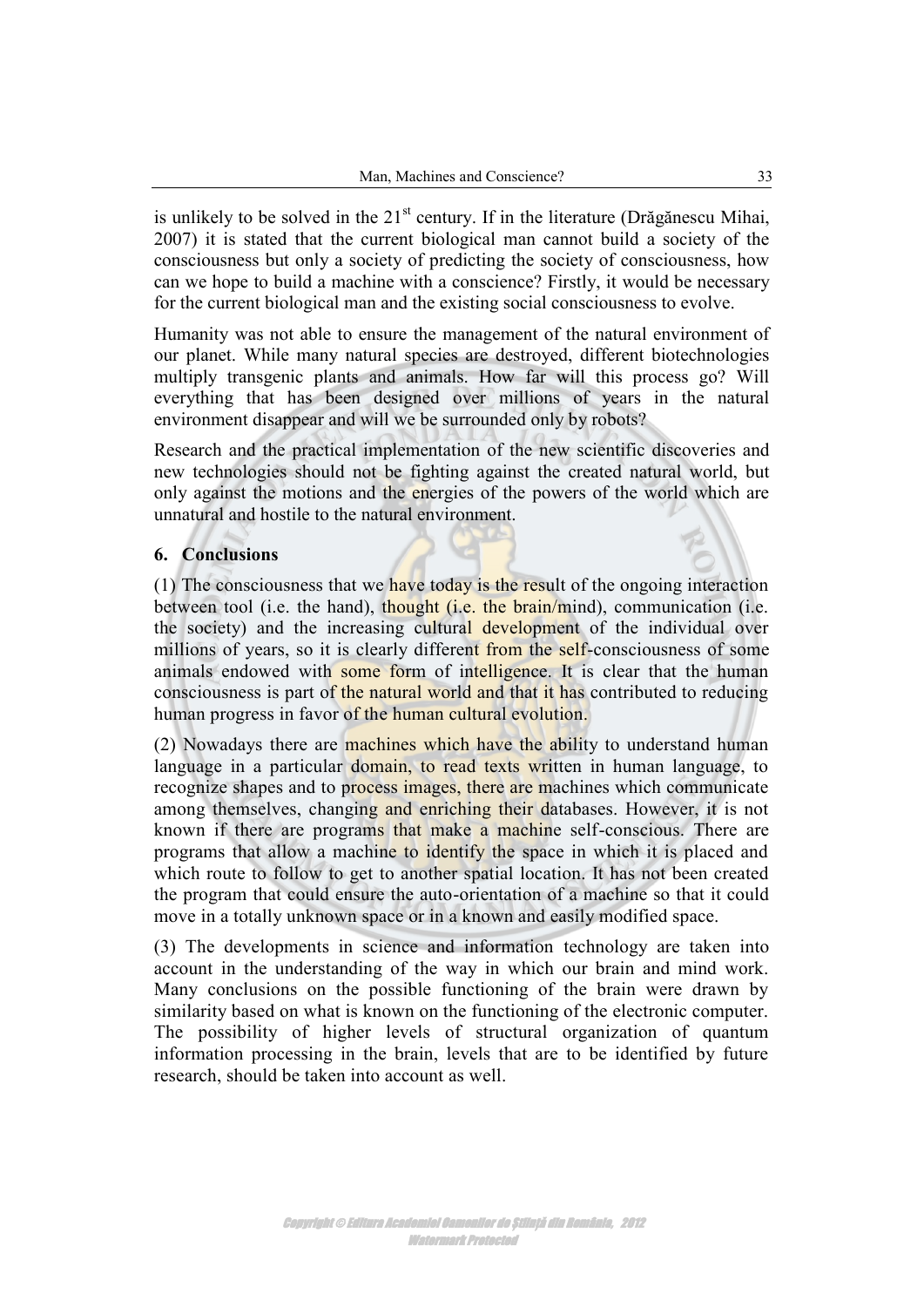(4) Currently, it is not known whether human consciousness depends only on the scientific laws, still imperfectly known, or if it has been formed as a result of the action of the still unknown energy fields. Only after having understood the entire system of quantum information processing in the brain will it be possible to say if machines can be endowed with a conscience or not. These facts lead us to the conclusion that at present there is no premise to make us believe that the construction of conscious machines, similar to the human one would be possible in the near future.

(5) What distinguishes humans from the other species is the fact that it is the only one who affected the natural environment. Human intelligence has completely deciphered the genome of its species. Cloning is already possible, a scenario of a supposed Bing Bang moment has been created, the solar system is being explored, but man fails to explore and know its own planet, to reveal its genesis and destiny in the universe. In this context, claiming that the creation of a machine with a conscience is a certainty is not consistent with reality. Perhaps the best answer is that it will NOT be possible to build machines with human intelligence in the future, but only machines with an algorithmic, binary intelligence.

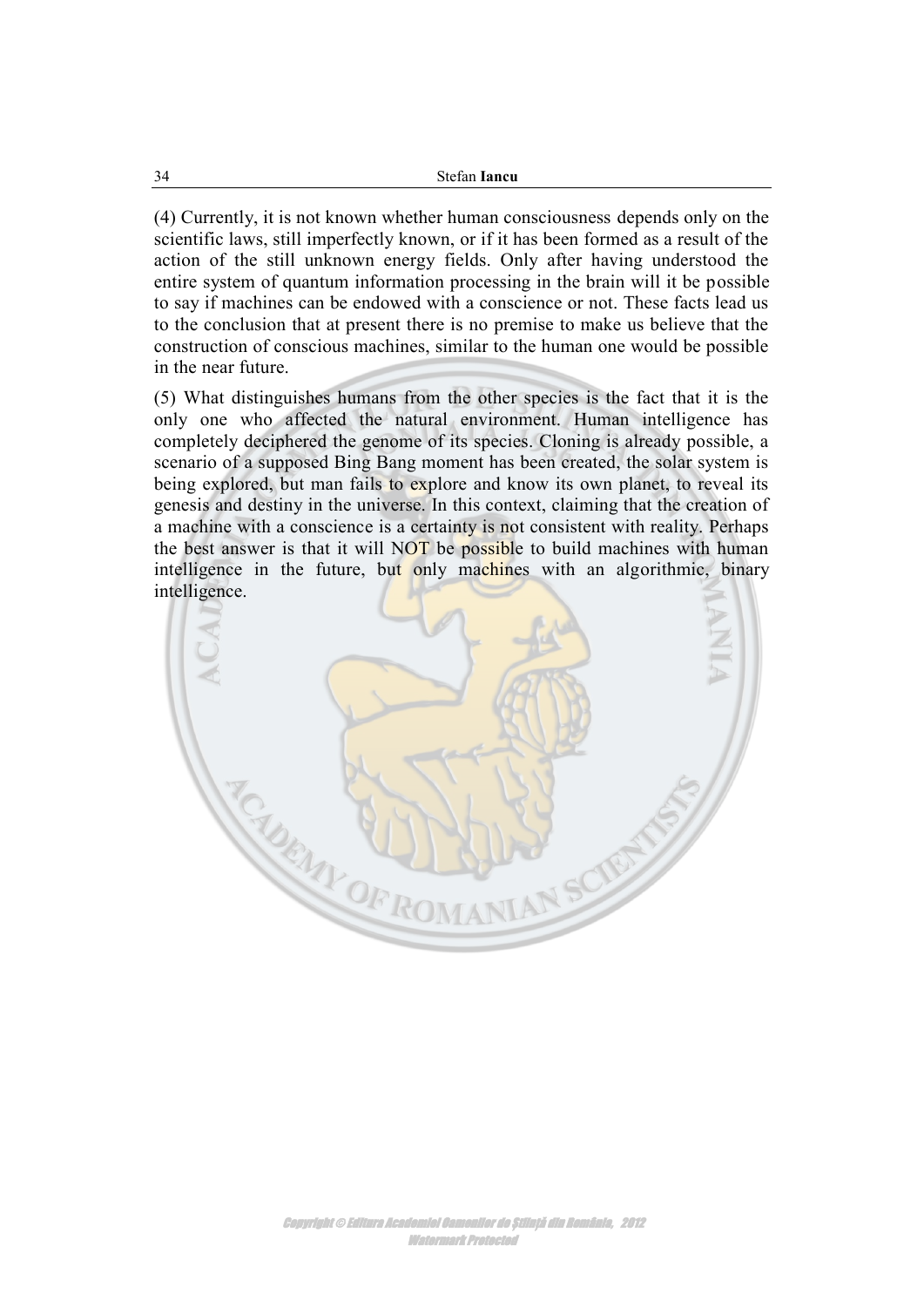### **R E F E R E N C E S**

[1] \*\*\* *An Introduction to Artificial Intelligence*, [http://library.thinkquest.org/2705/basics.html.](http://library.thinkquest.org/2705/basics.html)

[2] Bergson H., *Oeuvres,* Presses Universitaire de France, 1959.

[3] Buttazo Giorgio, *Artificial Consciousness: Utopia or real Possibility?,* Computer (IEEE), July 2001.

[4] Brooks Rodney, *I, Rodney Brooks, Am a Robot*, IEEE Spectrum, June 2008.

[5] Dennett C. Daniel *Consciousness Explained*, Editura Little, Brown and Company, 1991.

[6] Drăgănescu Mihai, *,On the structural-phenomenological theories of consciousness*, The Noetic Journal, 1, No.1, 1997.

[7] Drăgănescu Mihai, *De la filosofia mentalului la stiinta mentalului*, Revista de filosofie, XLIV, Nr. 5, sept-oct 1997.

[8] Drăgănescu Mihai, *On the notions of understanding and intelligence,* NOESIS, XXIII, 1998.

[9] Drăgănescu Mihai, *Structural-Phenomenological Theories in Europe and USA,* The Noetic Journal, Vol.2, 1999, No.1-2.

[10] Drăgănescu Mihai, *The Frontiers of Science and Self-organization,* Comunicare la a IV-a Conferință Modelarea structural-fenomenologică, Academia Română, București, 20-21 iunie 2000.

[11] Drăgănescu Mihai, *Societatea Conştiinţei,* Editată de Institutul de Cercetări pentru Inteligenţă Artificială al Academiei Române, Bucureşti, 2007.

[12] Descartes Rene, *Oeuvres et letters,* Paris, Gallimard, 1953.

[13] Dulea Gabriel, *Componenta energetică a psihicului uman: perspectivă psihofilosofică*, Editura Universităţii Naţionale de Apărarare, Bucureşti, 2005.

[14] Green H.S., *Information Theory and Quantum Physics, Physical foundations for Understanding the Conscious Process,* Springer Verlag, Berlin-Heidelberg, 2000.

[15] [http://www.acunu.org/millenium/sof2006.html.](http://www.acunu.org/millenium/sof2006.html)

[16] Iancu Şt, *Un calculator electronic nu poate gândi?,* Tribuna economică nr. 44/1998.

[17] Iancu Şt, *De la sisteme automate la sisteme inteligente*, Inventica şi economie nr. 2/2003.

[18] Iancu Şt, *Ingineria de la roată la inteligenţă artificială,* Iaşi, Editura Performantica, 2007.

[19] Kallio Johanna and Latvakoski Juhani *"Ubiquitous Machine-to-Machine Service Networks,* "European Research Consortium for Informatics and Mathematics (Ercim) News 76, January, 2009.

[20] Koch Christof and Giulio Tononi, *Can Machines Be Conscious*, IEEE Spectrum, June 2008.

[21] Laffite J., *Reflexions sur la science des machines,* Paris, 1932.

[22] La Mettrie, *Omul maşină şi alte opere filosofice,* Bucureşti, Editura Politică, 1961, Bucureşti.